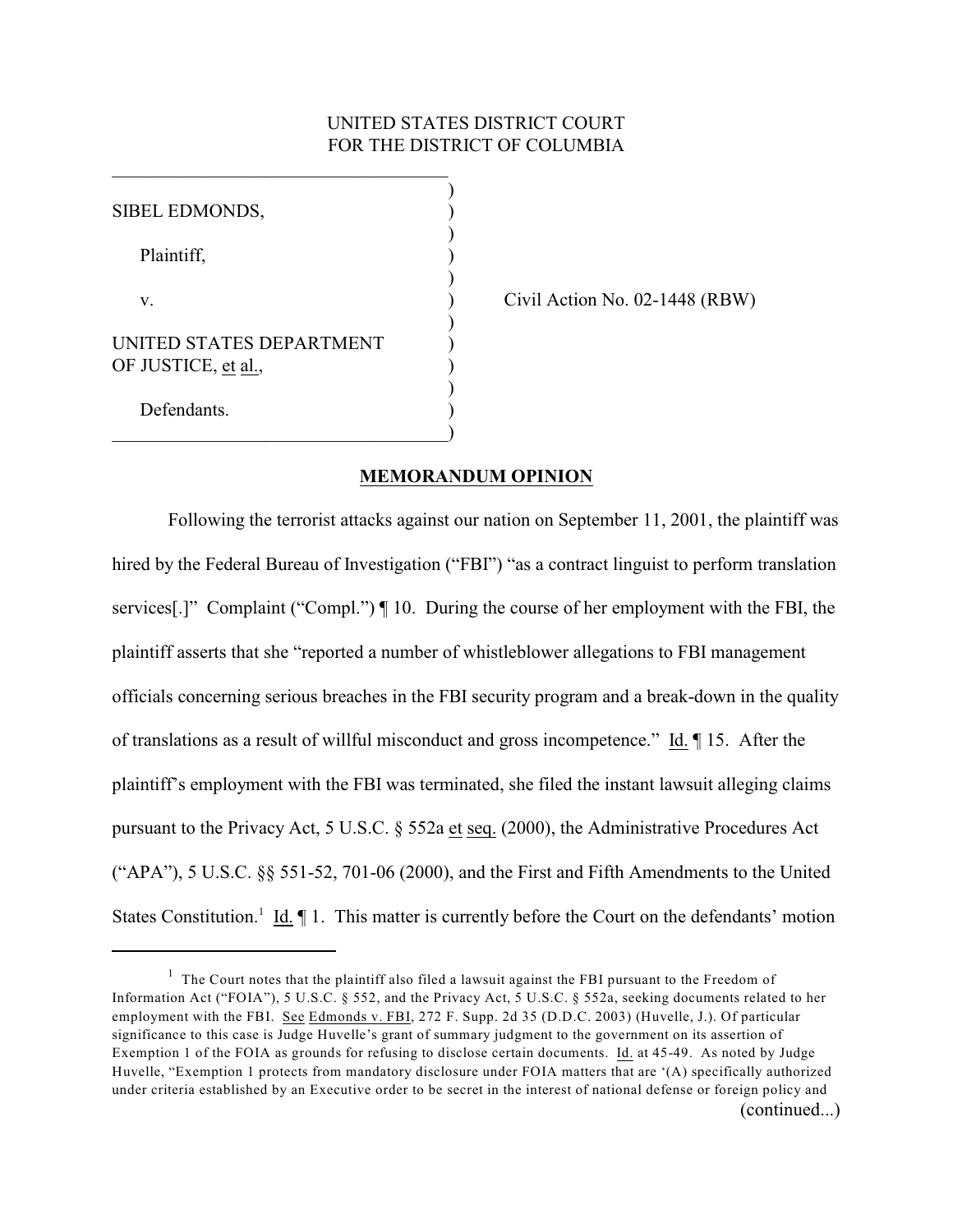to dismiss the plaintiff's complaint ("Defs.' Mot."), in which the Attorney General of the United States has "formally assert[ed] the state secrets privilege to protect certain classified, national security information that goes to the core of the plaintiff's allegations [from being] disclosed."<sup>2</sup> Defs.' Mot., Memorandum of Points and Authorities in Support of Defendants' Motion to Dismiss Complaint Based on the State Secrets Privilege ("Defs.' Mem.") at 1. Upon consideration of the parties' submissions, ex parte in camera reviews of classified declarations submitted by the Attorney General and the Deputy Director of the FBI, and for the reasons set forth below, the Court will grant the defendants' motion to dismiss this case.

## **I. Factual Background**

Although much of the information concerning the plaintiff's employment history with the FBI is classified and therefore will not be referenced in this opinion,<sup>3</sup> the plaintiff contends that between December 2001 and March 2002, while employed by the FBI, she reported a number of alleged acts of misconduct to the FBI. $^4$  Compl.  $\P$  15. On February 7, 2002, the plaintiff states

(continued...)

 $\cdot$ ...continued)

<sup>(</sup>B) are in fact properly classified pursuant to such Executive order.'" Id. at 45 (quoting 5 U.S.C. § 552(b)(1)).

<sup>&</sup>lt;sup>2</sup> Also currently pending before it is an Emergency Motion of the United States to Quash Deposition of Sibel Edmonds, or for Protective Order filed with this Court in Burnett v. Al Baraka Investment & Development Corp., Civ. A. No. 03-9849 (S.D.N.Y.). The United States seeks to have this Court quash a subpoena issued by the plaintiffs in Burnett, asserting that the states secret privilege precludes the Burnett plaintiffs from deposing Ms. Edmonds.

 $3$  The contents of this Opinion contain only information that is already in the public domain (i.e., the plaintiff's complaint) and which the government has not sought to have concealed through a sealing order or otherwise.

<sup>&</sup>lt;sup>4</sup> These reports of misconduct included allegations that:

<sup>(</sup>a) another employee, a contract monitor, who was granted a security clearance by the FBI, had past and ongoing association with one or more targets of an ongoing FBI investigation; (b) this same other employee was translating information obtained from FBI wire-taps concerning one or more targets with whom she had past and ongoing improper contacts; (c) the same other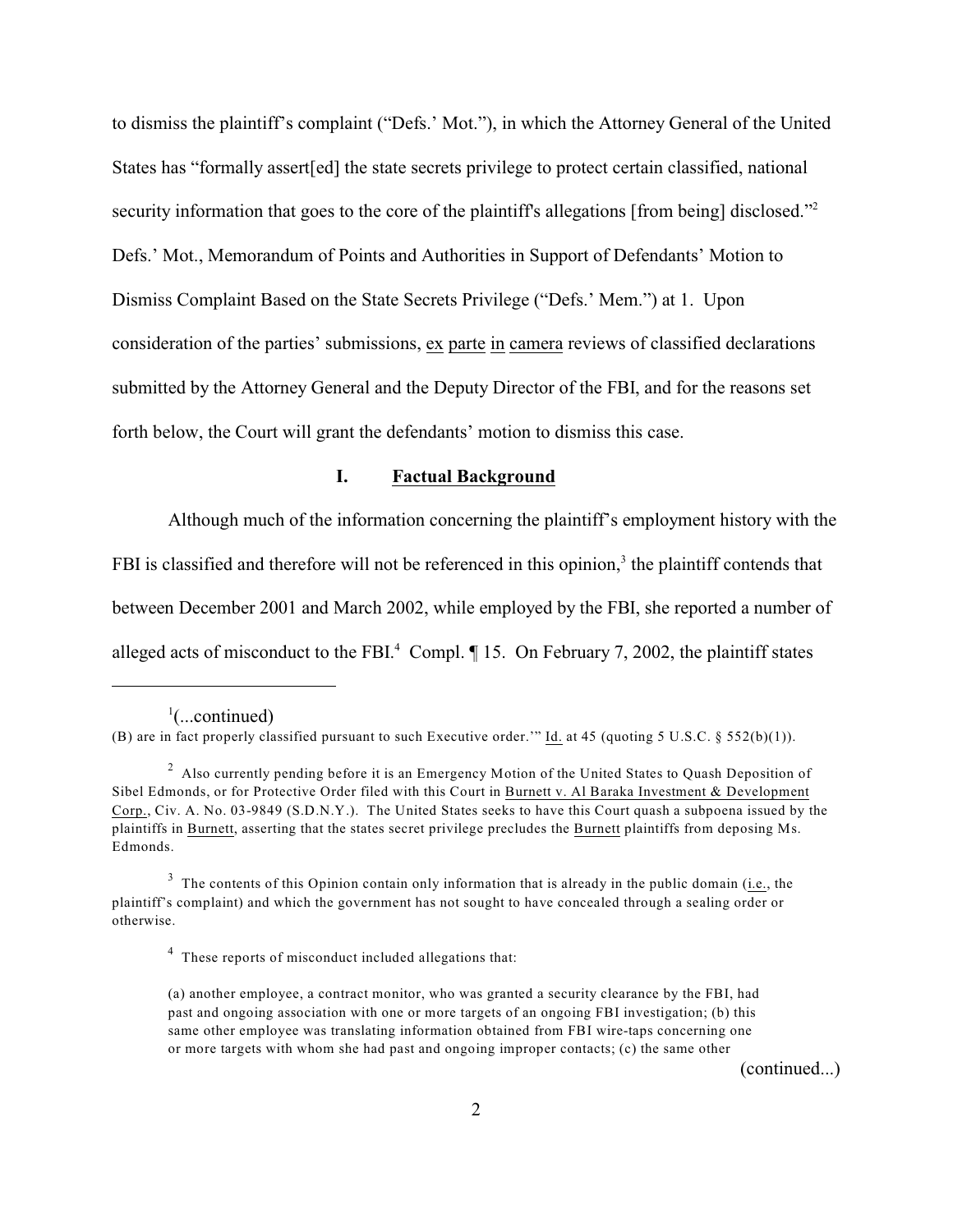that she wrote a letter to the Acting Assistant Supervisory Agent in Charge ("ASAC") detailing her "concerns about security and management problems in the language department and requesting that prompt corrective action be taken." Id. ¶ 17. During the following week on February 13, 2002, the plaintiff states that she wrote a letter to an Executive Assistant Director for the FBI, "notifying him of [her] serious security concerns which potentially put Plaintiff's personal safety and the safety of her family at risk." Id. ¶ 20. The plaintiff then met with a Deputy Assistant Director for the FBI on March 7, 2002, to discuss her reports of misconduct. Id. ¶ 22. That same day, the plaintiff filed complaints with the FBI's Office of Professional Responsibility ("OPR") and the Department of Justice's Office of Inspector General ("OIG") detailing her "allegations of serious security breaches and misconduct." Id. ¶ 23. The plaintiff's employment with the FBI was terminated on March 22, 2002, id. ¶ 24, and a letter was sent to the

Compl. ¶ 16.

 $4$ (...continued)

employee was suspected of leaking information to one or more targets of an FBI investigation to which she was assigned to perform translation services; (d) the other employee improperly instructed Plaintiff and another employee not to listen and translate certain FBI wire-taps because she knew the subjects and was confident that there would be nothing important to translate concerning those subjects or their conversations; (e) Plaintiff's supervisor issued instructions that assisted the other employee in carrying out misconduct; (f) the other employee threatened the lives and safety of Plaintiff and Plaintiff's family members, who were citizens of, and resided in, a foreign country, because Plaintiff refused to go along with the other employee's scheme to obstruct justice and because Plaintiff reported her concerns about the other employee's wrongdoing to FBI management; (g) both as a result of misconduct by the other employee and Plaintiff's supervisor, and as a result of gross incompetence in the department, numerous translations were not properly conducted, and/or intentionally not conducted, which threatened intelligence and law enforcement investigations related to September 11th and other ongoing . . . law enforcement investigations; (h) work order documents concerning translations related to September 11th investigations were falsified and contained forgeries of Plaintiff's name and/or initials; (i) Plaintiff's supervisor issued an instruction forbidding Plaintiff from raising her concerns to the FBI Special Agent assigned to the case, or others, without the permission of Plaintiff's supervisor; (j) extremely sensitive and material information was deliberately withheld from translations; and (k) FBI management had failed to take corrective action in response to Plaintiff's reports and serious concerns, and retaliated against Plaintiff for reporting her concerns.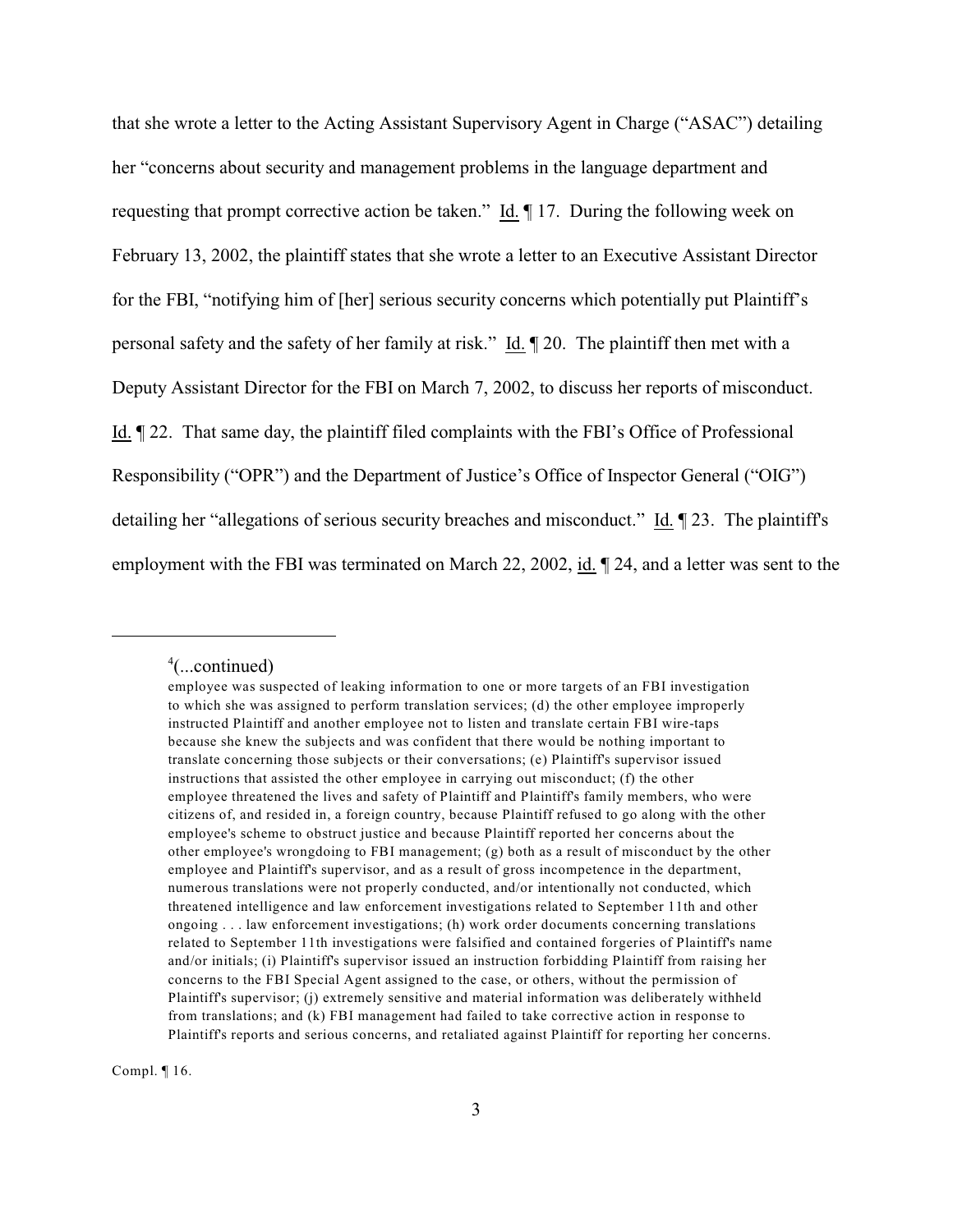plaintiff on April 2, 2002, explaining that her contract was "terminated completely for the Government's convenience." Id. ¶ 25.

Following the termination of her employment with the FBI, many of the events that now serve as the predicate to the plaintiff's claims in this lawsuit occurred. On May 8, 2002, the plaintiff states that her attorney sent a letter to both Attorney General John Ashcroft and FBI Director Robert S. Mueller indicating that "as a direct result of the FBI's failure to address or correct the serious misconduct and security breaches that were reported by Plaintiff[,] the safety and security of Plaintiff and her family has been jeopardized and that a foreign country has targeted Plaintiff's sister to be interrogated 'and taken/arrested by force.'" Id. ¶ 26. On this same day, Senator Charles E. Grassley sent a letter to the Director of the FBI indicating that the plaintiff "has come forward with a number of disturbing allegations about misconduct, incompetence, potential security violations and retaliatory threats." Id. ¶ 27. Senator Grassley also asked the FBI Director to "emphasize to [FBI] officials . . . that retaliation against current or former FBI employees is not acceptable, especially when retaliation endangers a person's family member." Id. On June 8, 2002, the Associated Press ("AP") published an article that was purportedly "widely disseminated on its news wire, quoting 'Government officials, who spoke only on condition of anonymity,' about Plaintiff." Id. ¶ 28. This AP article stated that the defendants were conducting an investigation of the plaintiff's "whistleblower 'allegations of security lapses in the translator program that has played an important role interpreting interviews and intercepts of Osama bin Laden's network since Sept. 11." Id. [29. These officials who are alleged to have anonymously related this information to the AP also indicated that "the FBI has been unable to corroborate the whistle-blower's allegations[,]" id., that the plaintiff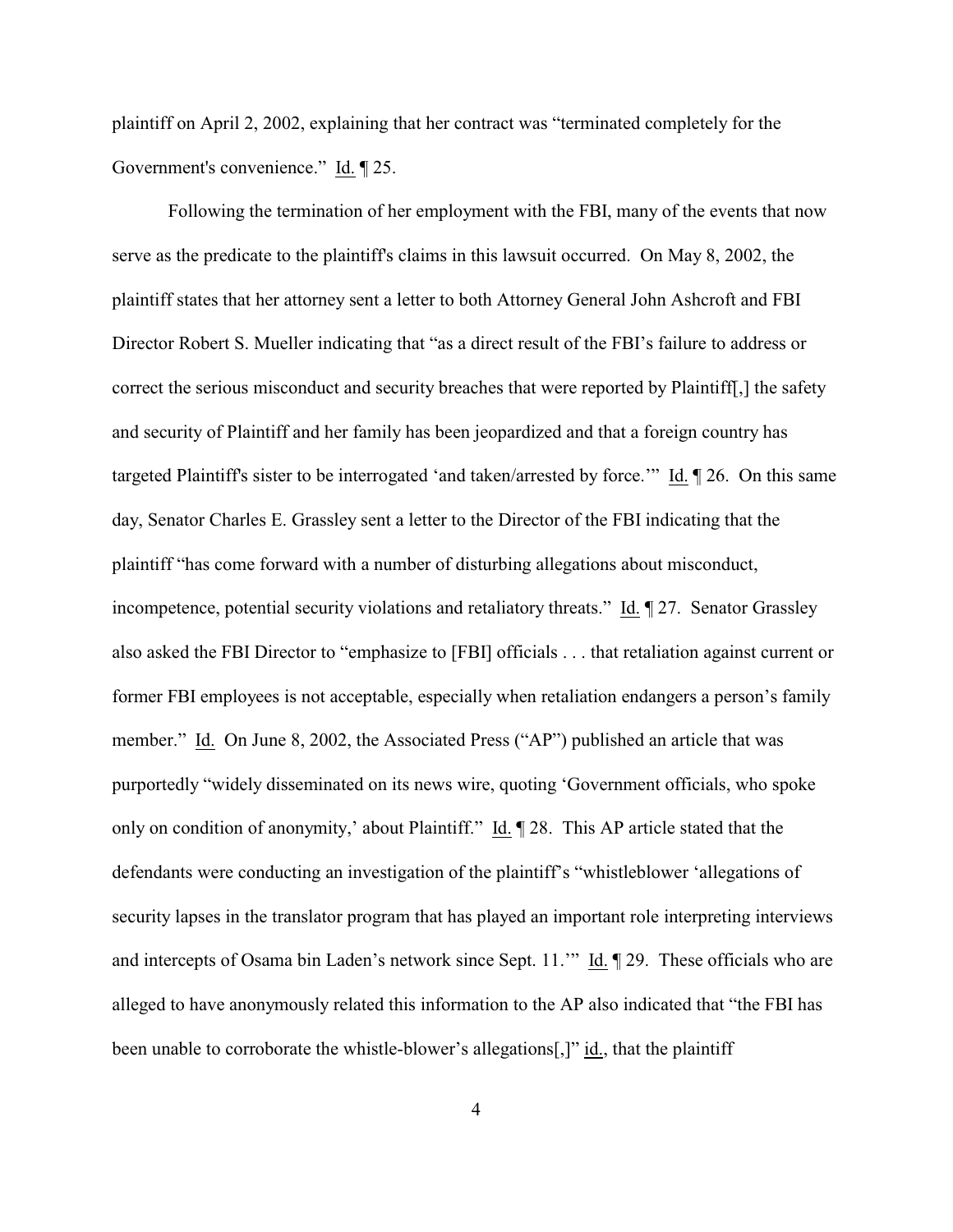"subsequently was subjected to a security review herself," id. ¶ 30, and that "[t]he FBI has focused its investigation on whether either the accused or the whistle-blower compromised national security[.]" Id. ¶ 31. Then, on June 18, 2002, the Washington Post published an article, again "citing to Government officials who [stated that] the FBI fired Plaintiff because her disruptiveness hurt her on-the-job performance." Id. ¶ 32 (internal quotation marks omitted). The Washington Post article also reported that FBI officials stated that the plaintiff "had been found to have breached security." Id.

The plaintiff commenced the instant lawsuit on July 22, 2002. The plaintiff's Privacy Act claim alleges that confidential information maintained in the defendants' systems of records was unlawfully released to unauthorized individuals including "information that Plaintiff was subject to a security review, [and information about the] Plaintiff's job performance and other information contained in the Defendants' personnel, security and investigative files . . . ." Id. ¶ 37. The plaintiff's First Amendment claim alleges that her complaints about misconduct constituted protected First Amendment conduct and that her termination amounted to retaliation by the FBI. Id. ¶¶ 51-52. Finally, the plaintiff's Fifth Amendment claim asserts that the termination of her employment and interference with her ability to obtain future employment by the defendants violated her rights to procedural due process and her due process liberty interest. Id. ¶ 63.

## **II. Legal Analysis**

The state secrets privilege is a common law evidentiary rule that permits the United States to "block discovery in a lawsuit of any information that, if disclosed, would adversely affect national security." Ellsberg v. Mitchell, 709 F.2d 51, 56 (D.C. Cir. 1983). The District of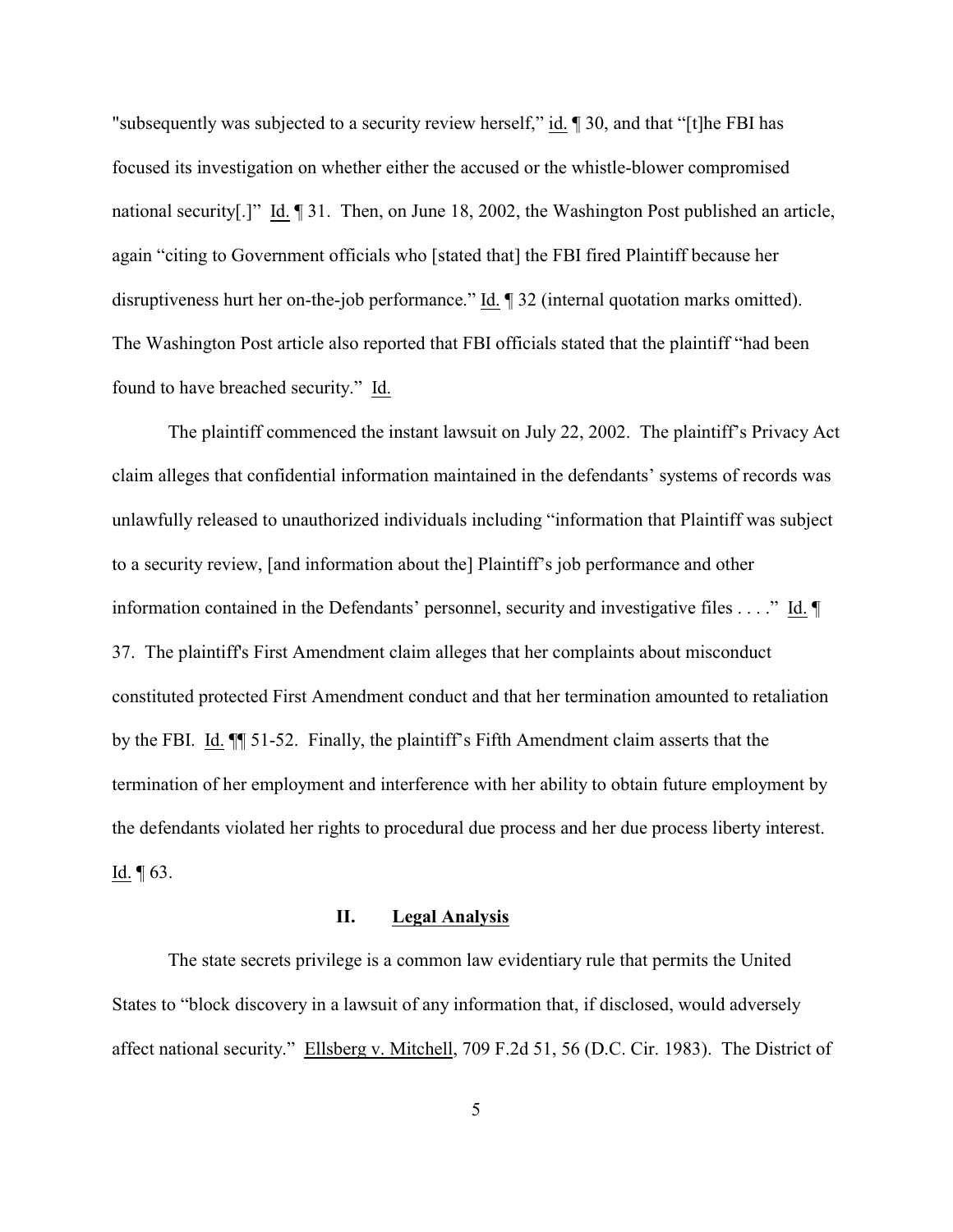Columbia Circuit has explained that "[t]he various harms, against which protection is sought by invocation of the privilege, include impairment of the nation's defense capabilities, disclosure of intelligence-gathering methods or capabilities, and disruption of diplomatic relations with foreign governments." Id. at 57 (footnotes omitted). A brief review of the history of the state secrets privilege is a necessary predicate to addressing the government's assertion of this privilege.

The origins of the state secrets privilege can be traced back to the treason trial of Aaron Burr in United States v. Burr, 25 F. Cas. 30 (C.C.D. Va. 1807) (No. 14,692D). See In re United States, 872 F.2d 472, 474-75 (D.C. Cir. 1989); Ellsberg, 709 F.2d at 56 n.21. In Burr, the defendant sought access to a letter from General Wilkinson, who was the primary witness for the government against the defendant, to President Thomas Jefferson that purportedly contained information "in relation to the transactions of Mr. Burr, 'of whose guilt,' [General Wilkinson] says, 'there can be no doubt.'" 25 F. Cas. at 32. The government objected to the production of this letter, asserting that it was

improper to call upon the president to produce the letter of Gen. Wilkinson, because it was a private letter, and probably contained confidential communications, which the president ought not and could not be compelled to disclose. It might contain state secrets, which could not be divulged without endangering the national safety.

Id. at 31. Chief Justice Marshall, writing for the Court, noted that "such circumstances present a delicate question" because this was a capital case in which the defendant claimed that the letter was material to his defense. Id. at 37. The Burr Court, however, did not have to resolve whether this letter should be disclosed because there was "nothing before the court which show[ed] that the letter in question contain[ed] any matter the disclosure of which would endanger the public safety." Id. Chief Justice Marshall stated that "[i]f it does contain any matter which it would be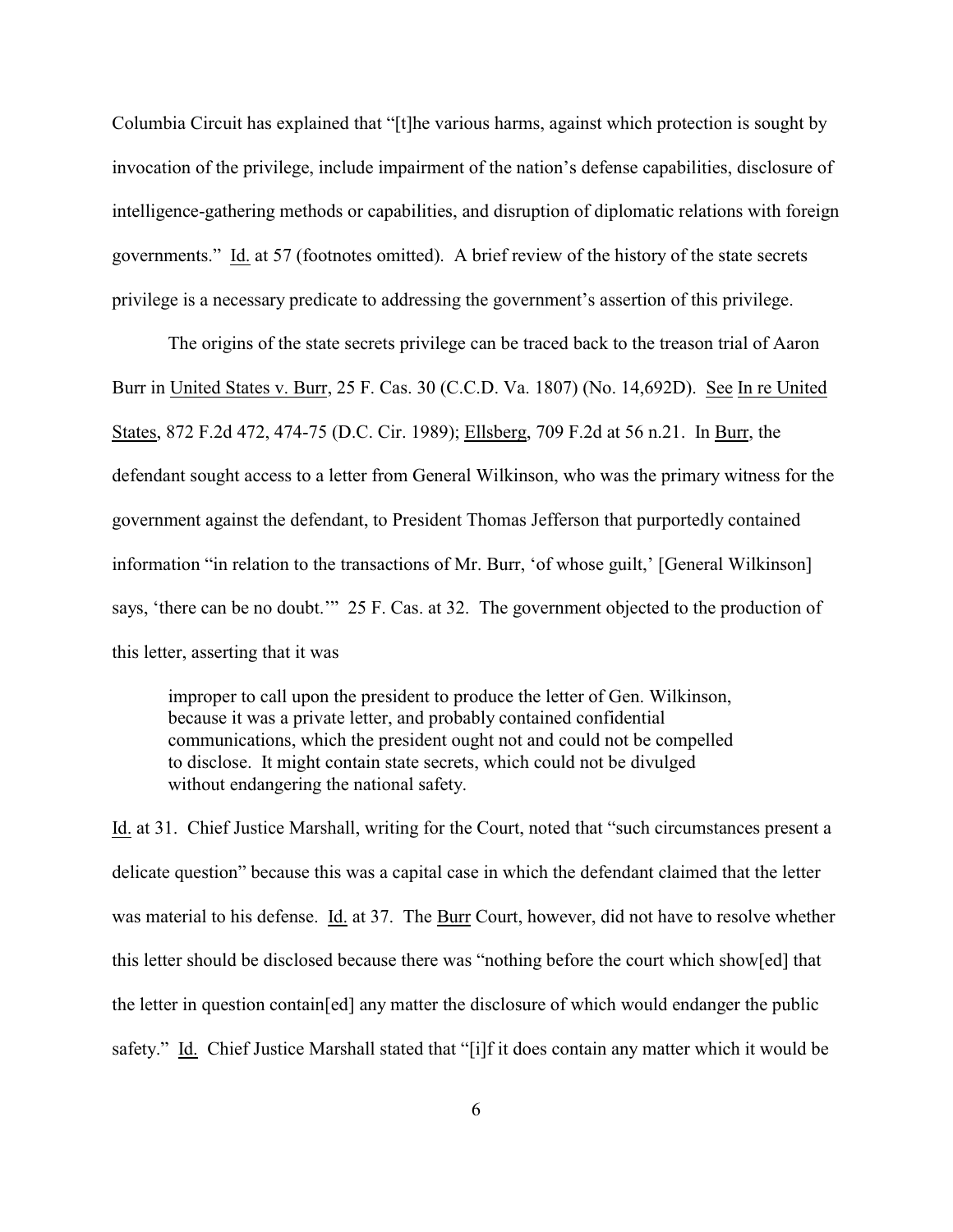imprudent to disclose, which it is not the wish of the executive to disclose, such matter, if it be not immediately and essentially applicable to the point, will, of course, be suppressed." Id.

In 1875, the Supreme Court had the occasion to address the state secrets privilege in the

case of Totten v. United States, 92 U.S. 105 (1875). In Totten, a lawsuit was

brought to recover compensation for services alleged to have been rendered by . . . William A. Lloyd, under a contract with President Lincoln, made in July 1861, by which he was to proceed South and ascertain the number of troops stationed at different points in the insurrectionary States, procure plans of forts and fortifications, and gain such other information as might be beneficial to the government of the United States, and report the facts to the President; for which services he was to be paid \$200 a month.

Id. at 105-06. The Supreme Court found the suit could not be maintained, concluding:

It may be stated as a general principle, that public policy forbids the maintenance of any suit in a court of justice, the trial of which would inevitably lead to the disclosure of matters which the law itself regards as confidential, and respecting which it will not allow the confidence to be violated. On this principle, suits cannot be maintained which would require a disclosure of the confidences of the confessional, or those between husband and wife, or of communications by a client to his counsel for professional advice, or of a patient to his physician for a similar purpose. Much greater reason exists for the application of the principle to cases of contract for secret services with the government, as the existence of a contract of that kind is itself a fact not to be disclosed.

### Id. at 107.

Although these early cases recognized the existence of the state secrets privilege, it was not until after World War II that this doctrine's "lineaments [were brought] into reasonably sharp focus." Ellsberg, 709 F.2d at 56. In the seminal case of United States v. Reynolds, 345 U.S. 1 (1953), a lawsuit was brought against the United States for the wrongful death of three civilians who were aboard a B-29 military airplane that crashed in Georgia. Id. at 2-3. The military crew and the civilians aboard the airplane were conducting a test of secret electronic equipment when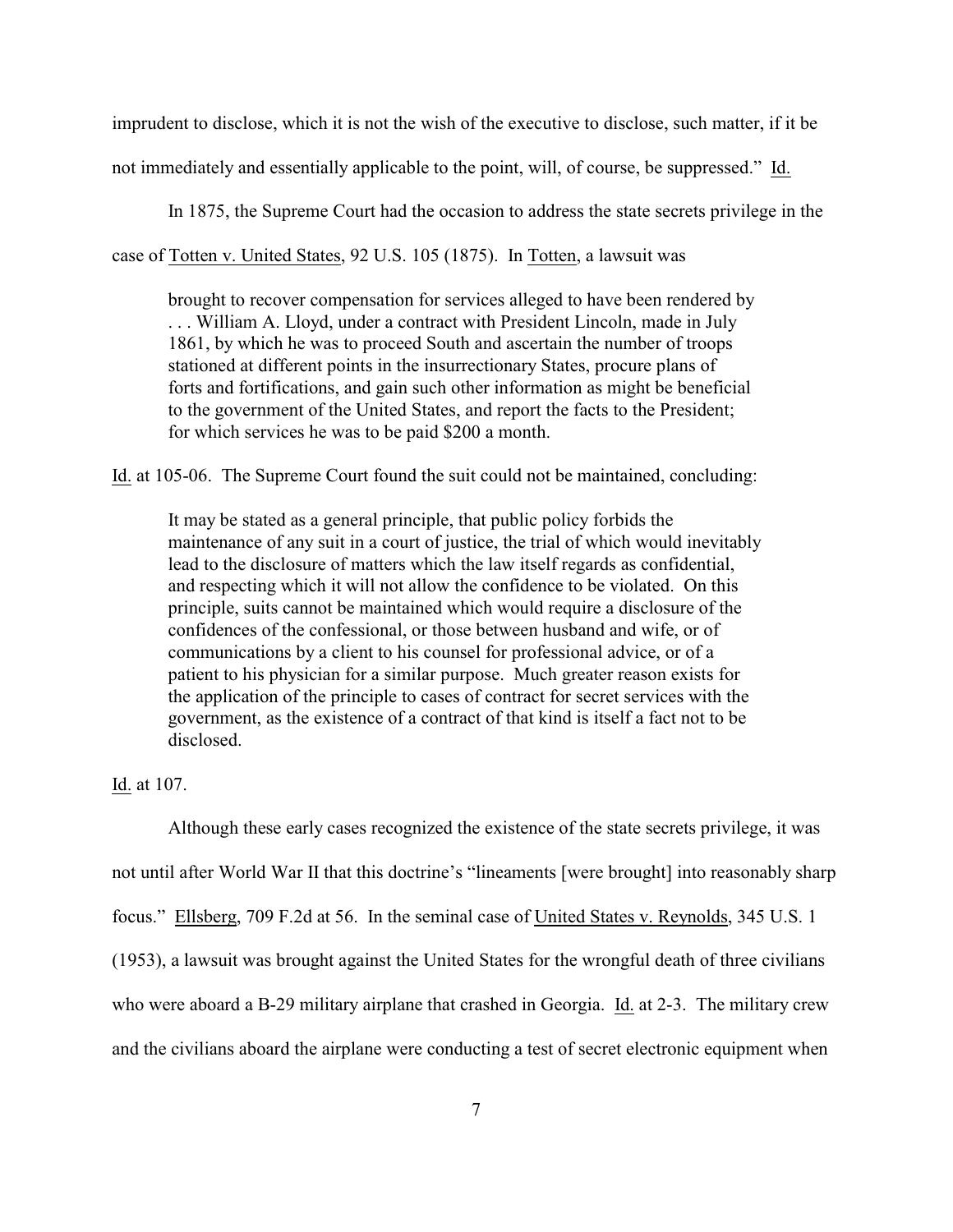the plane crashed. Id. at 3. During the pretrial phase of the litigation, the plaintiffs sought discovery of the government's accident investigation report and the statements of the surviving crew members. Id. The government opposed the plaintiffs' discovery motion, claiming that Air Force regulations prevented the disclosure of the requested information. Id. at 3-4. Following the district court's grant of the plaintiffs' discovery motion, the Secretary of the Air Force sought reconsideration and filed a formal "Claim of Privilege," asserting that the documents should not be produced "for the reason that the aircraft in question, together with the personnel on board, were engaged in a highly secretive mission of the Air Force." Id. at 4. In addition, the Judge Advocate General of the Air Force filed an affidavit attesting to the fact that documents could not be produced "without seriously hampering national security, flying safety and the development of highly technical and secret military equipment." Id. at 4-5. The district court denied the government's motion for reconsideration and ordered the government to produce the documents. Id. at 5. The government subsequently declined to produce the information and the district court "entered an order . . . [which indicated] that the facts on the issue of negligence would be taken as established in [the] plaintiffs' favor[,]" and entered a final judgment for the plaintiffs. Id. In reversing the district court's decision, the Supreme Court began its analysis by noting that

[j]udicial experience with the privilege which protects military and state secrets has been limited in this country. English experience has been more extensive, but still relatively slight compared with other evidentiary privileges. Nevertheless, the principles which control the application of the privilege emerge quite clearly from the available precedents. The privilege belongs to the Government and must be asserted by it; it can neither be claimed nor waived by a private party. It is not to be lightly invoked. There must be a formal claim of privilege, lodged by the head of the department which has control over the matter, after actual personal consideration by that officer. The court itself must determine whether the circumstances are appropriate for the claim of privilege,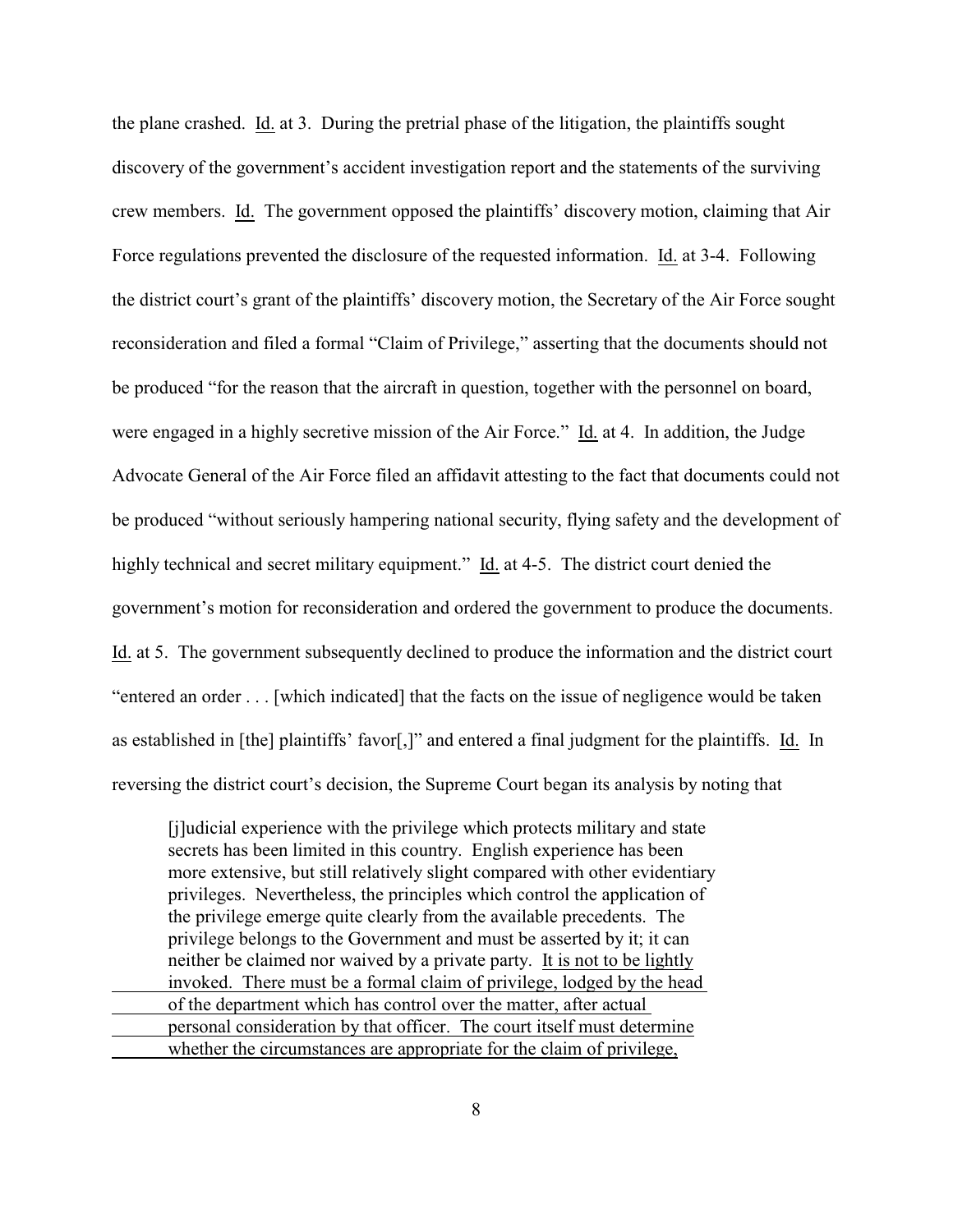and yet do so without forcing a disclosure of the very thing the privilege is designed to protect.

Id. at 7-8 (emphasis added) (footnotes omitted). The Reynolds Court went on to note that the

court must be satisfied from all the evidence and circumstances, and from the implications of the question, in the setting in which it is asked, that a responsive answer to the question or an explanation of why it cannot be answered might be dangerous because injurious disclosure could result. If the court is so satisfied, the claim of the privilege will be accepted without requiring further disclosure.

Id. at 9 (internal quotations and citation omitted). As a general rule, the Supreme Court stated

that

the showing of necessity which is made will determine how far the court should probe in satisfying itself that the occasion for invoking the privilege is appropriate. Where there is a strong showing of necessity, the claim of privilege should not be lightly accepted, but even the most compelling necessity cannot overcome the claim of privilege if the court is ultimately satisfied that military secrets are at stake. A fortiori, where necessity is dubious, a formal claim of privilege, made under the circumstances of this case, will have to prevail.

Id. at 11 (emphasis added) (footnote omitted).

With the Reynolds case establishing the contours of the invocation of the state secrets privilege, those cases that have followed have attempted to sharpen the focus of the scope of judicial inquiry into this privilege. The District of Columbia Circuit has stated that "[t]o some degree at least, the validity of the government's assertion must be judicially assessed." Molerio v. FBI, 749 F.2d 815, 822 (D.C. Cir. 1984). In this regard, the Reynolds Court had cautioned that "[j]udicial control over the evidence in a case cannot be abdicated to the caprice of executive officers." 345 U.S. at 9-10. And, the District of Columbia Circuit noted that "[t]o properly fulfill its obligations, while according the utmost deference to the executive's expertise in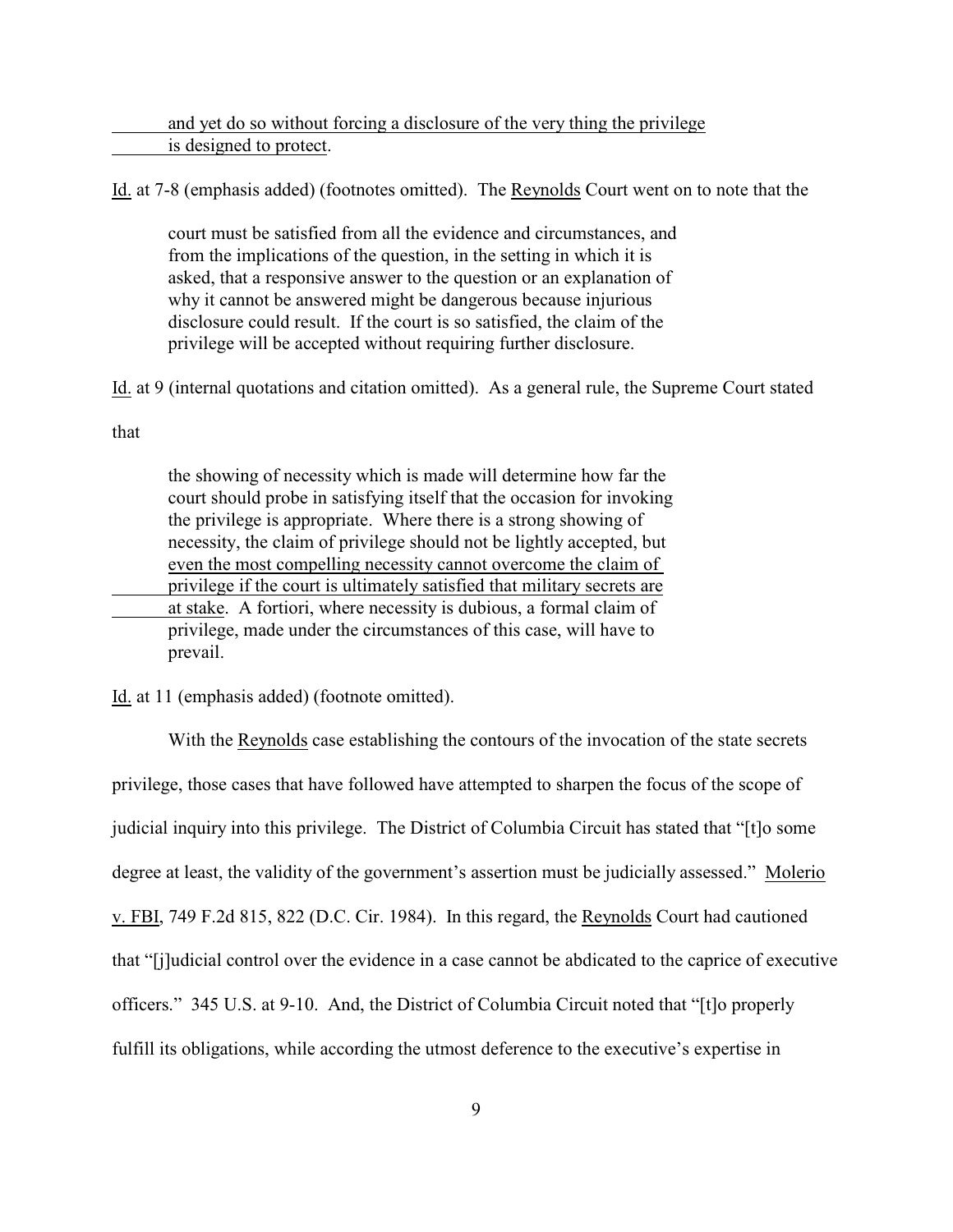assessing privilege upon grounds of military or diplomatic security, a court must uphold the privilege if the government shows that the information poses a reasonable danger to secrets of state." In re United States, 872 F.2d at 475 (internal quotation marks and citations omitted) (emphasis added).

## **(A) Has the Government Properly Invoked the State Secrets Privilege?**

## **(1) Personal Consideration Requirement**

At the outset, this Court must address the plaintiff's contention that the defendants have not properly invoked the state secrets privilege in this case. Opposition to Defendants' Motion to Dismiss ("Pl.'s Opp'n") at 8-11. The plaintiff asserts that "the Attorney General does not explicitly state in his declaration that he has reviewed any documents other than a classified declaration prepared by a lower-ranking official, Bruce Gebhardt, the Deputy Director of the FBI." Id. at 9 (citing Declaration of John Ashcroft ("Ashcroft Decl.") [2]. The plaintiff claims that "[t]his [Declaration] falls far short of the personal consideration and specificity requirements governing affidavits filed by heads of departments who assert the state secrets privilege." Id. (citations omitted).

To formally invoke the state secrets privilege, there must be: (1) a "formal claim of privilege," (2) "lodged by the head of the department which has control over the matter," (3) "after actual personal consideration by that officer." Reynolds, 345 U.S. at 7-8. On October 18, 2002, Attorney General Ashcroft filed a declaration with this Court, explaining that the

purpose in submitting [the] Declaration is to assert, at the request of the Director of the Federal Bureau of Investigation, and in my capacity as Attorney General and head of the Department of Justice a formal claim of the state secrets privilege in order to protect the foreign policy and national security interests of the United States.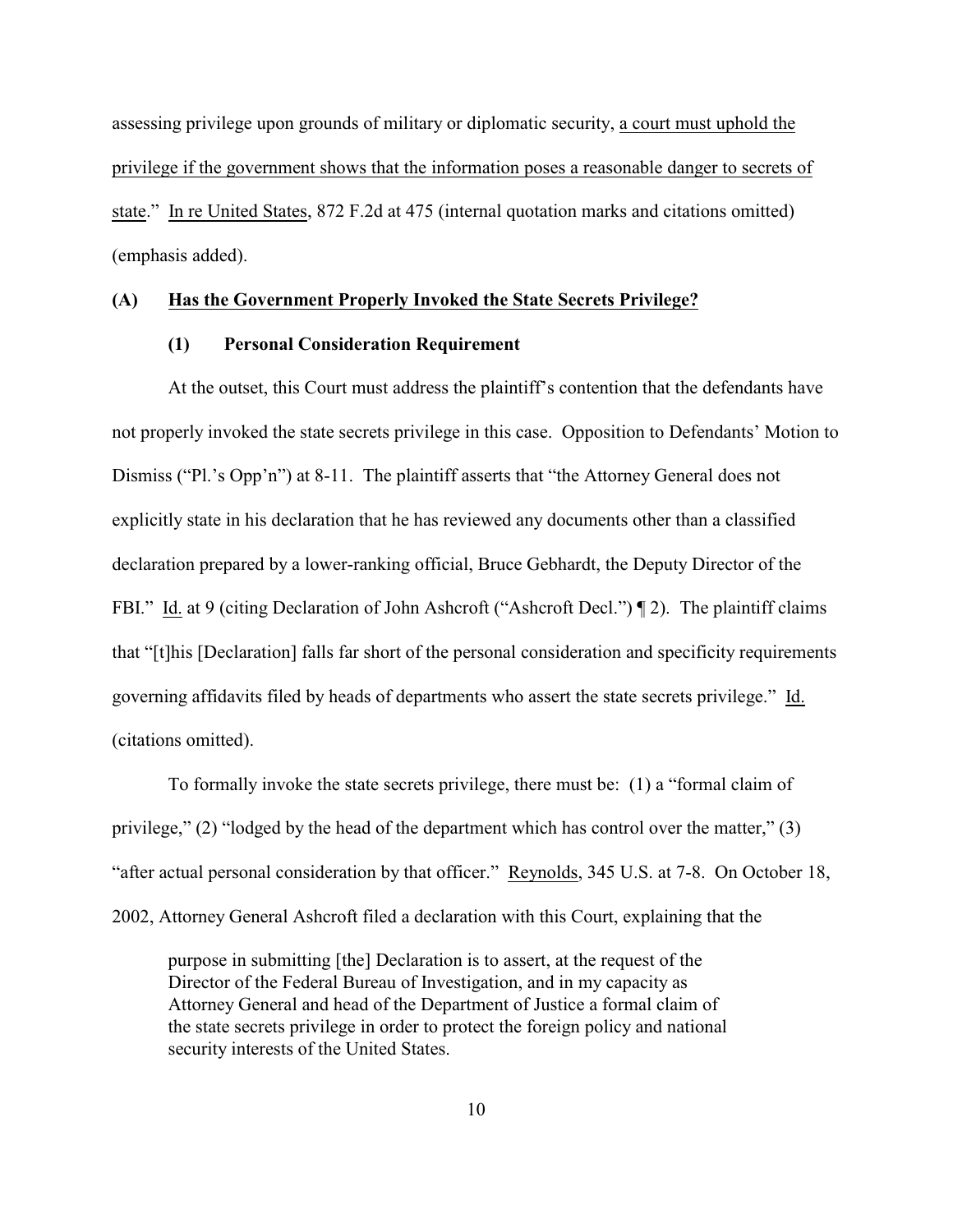Ashcroft Decl.  $\P$  2. The Attorney General explained that his "statements in this declaration are based on [his] personal knowledge, on information provided to [him] in [his] official capacity, and on [his] evaluation of that information." Id. The Attorney General further explained that "[i]n personally considering this matter, I have also considered a classified declaration by Bruce J. Gebhardt, the Deputy Director of the Federal Bureau of Investigation . . . ." Id.

The Court finds that the Attorney General has complied with the necessary prerequisites for the formal invocation of the state secrets privilege. It is undisputed that the Declaration of Attorney General Ashcroft constitutes a "formal claim of privilege" that has been asserted by the Attorney General in his capacity as head of the Department of Justice, which is the agency in control over the matter at issue. Relying principally upon the case of Yang v. Reno, 157 F.R.D. 625 (M.D. Pa. 1994), the plaintiff disputes whether the Attorney General has complied with the third prerequisite for invoking the state secrets privilege -- the actual personal consideration by the Attorney General. In Yang, the government, as an alternative theory, asserted several privileges to limit the scope of discovery to prevent the plaintiffs, aliens from the People's Republic of China who were arrested and detained after their ship ran aground in New York Harbor, from taking "limited discovery from the government regarding potential political interference and/or bias by the Clinton Administration in the asylum proceedings pertinent to [the] case." Id. at 630. William H. Itoh, the executive secretary of the National Security Council ("NSC"), attempted to invoke the state secrets privilege to limit the scope of inquiry by the plaintiffs during the depositions of a staff member of the NSC and the former General Counsel of the Immigration and Naturalization Service. Id. at 630, 632. In denying the government's invocation of the state secrets privilege, the district court found that (1) Itoh was not competent to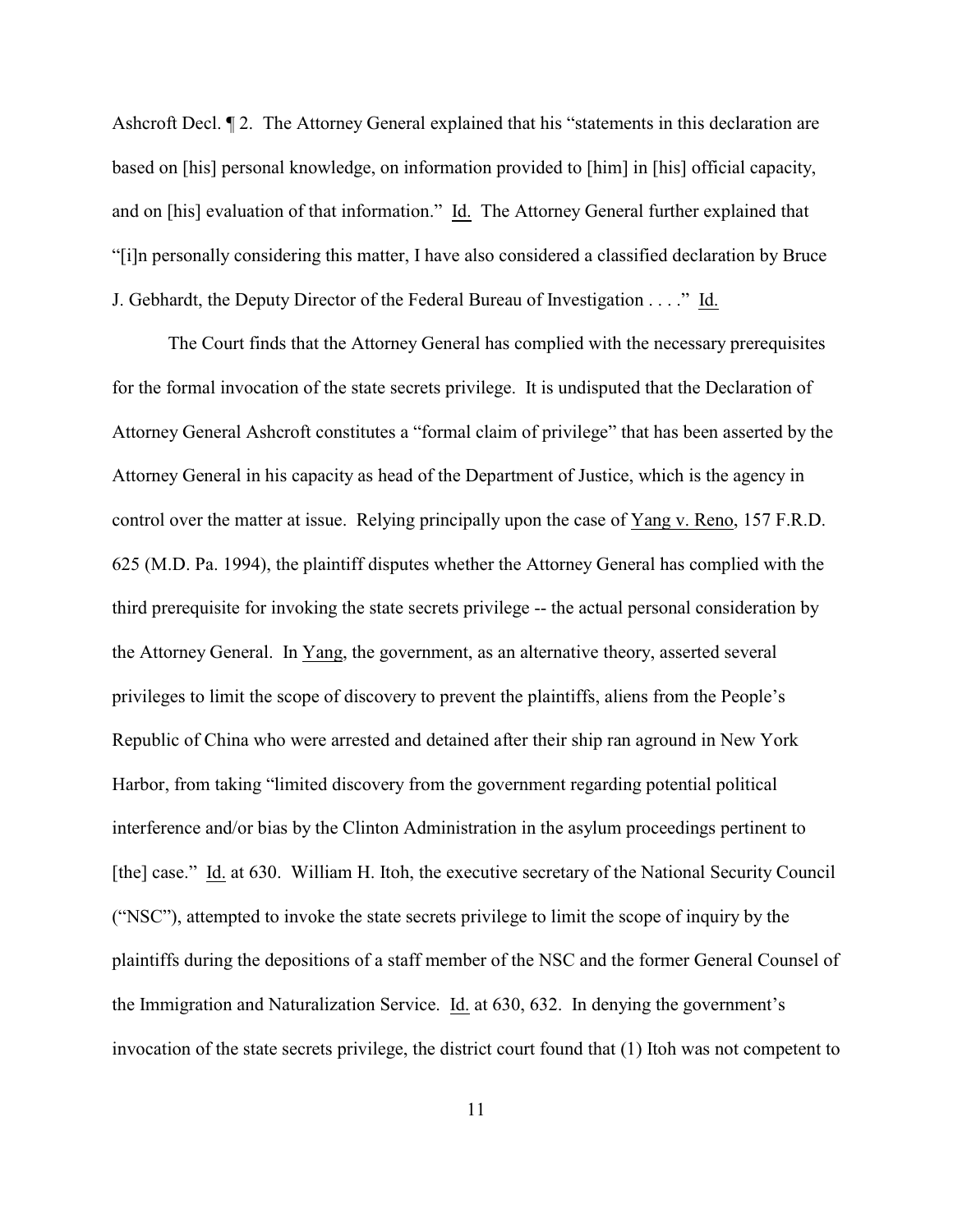invoke the state secrets privilege, as he did not have the "kind of political and policy making authority contemplated by the Reynolds Court[,]" id. at 633, (2) there was a lack of personal consideration of "the material for which the privilege was sought," id. at 634, and (3) there was a "lack of particularity in the government's identification of the material withheld and the reasons for withholding it." Id. In finding that there was a lack of personal consideration, the Yang Court examined the Itoh declaration, which indicated that he was "familiar with the types of issues and information that could arise should petitioners be permitted to question NSC staff regarding deliberations and recommendations of the Border Security Working Group [BSWG]" and that he "understand[s] that on a number of separate occasions, members of the BSWG attended meetings with and briefed the President and Vice President to discuss and develop United States Government policy with regard to the smuggling of aliens . . . ." Id. The Yang Court concluded that "[b]ecause Mr. Itoh does not appear to have reviewed the specific content of the material for which privilege is sought, he is not competent to assert the state secrets . . . privilege[]." Id. This is not the case here.

As noted above, the Attorney General states in his Declaration invoking the state secrets privilege that his statements "are based on [his] personal knowledge, on information provided to [him] in [his] official capacity, and on [his] evaluation of that information." Ashcroft Decl. 12. And he further notes, "[i]n personally considering this matter, I have also considered a classified declaration by Bruce J. Gebhardt, the Deputy Director of the Federal Bureau of Investigation . . . ." Id. In addition, his Declaration states

I understand that this lawsuit was filed by Sibel Edmonds, a former contract linguist with the FBI, and alleges violations of the Privacy Act, the First and Fifth Amendments of the United States Constitution, and the Administrative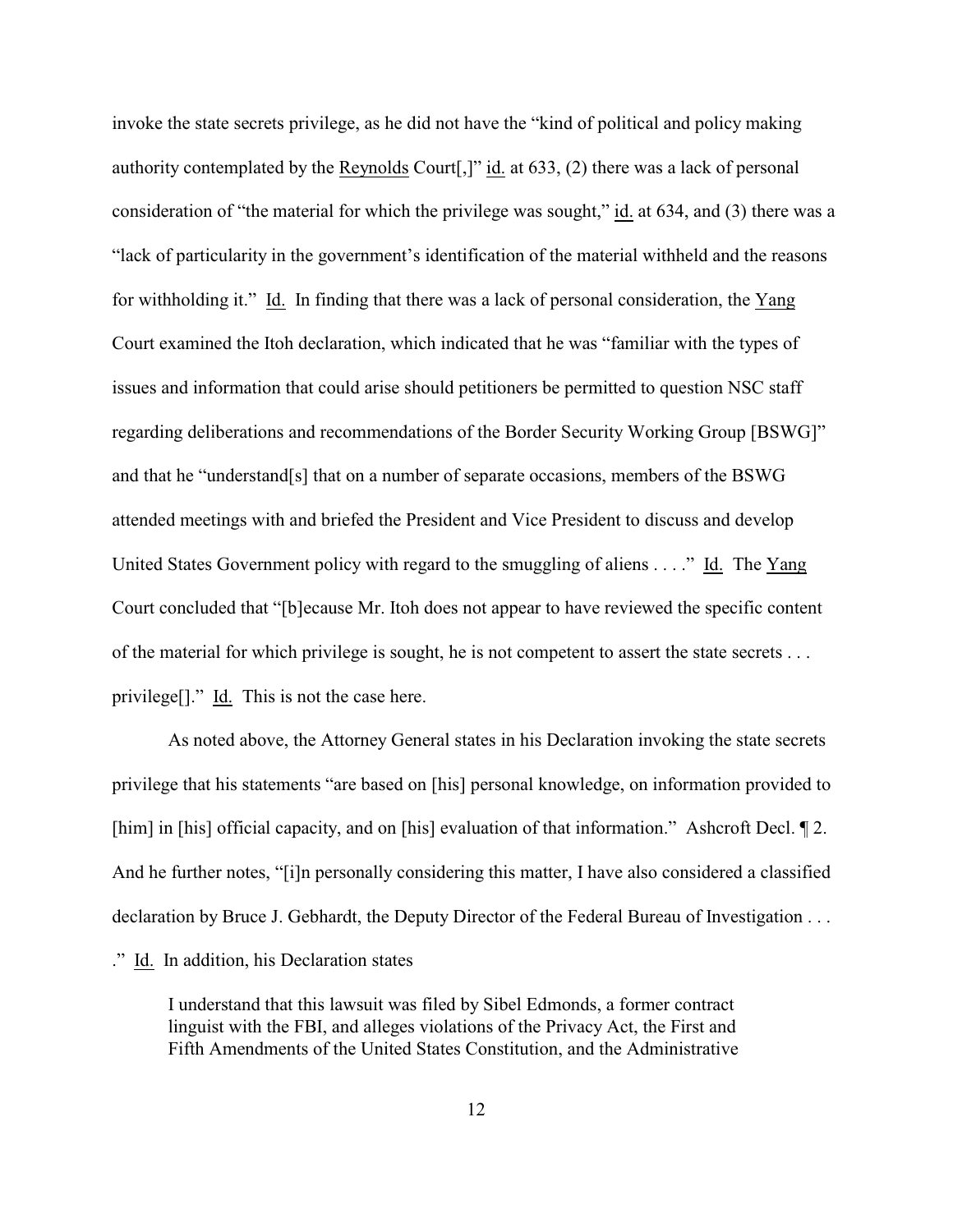Procedures Act. I have been informed generally of the nature of plaintiff's claims in this case.

Id. ¶ 4. Attorney General Ashcroft goes on to state:

Based on my personal consideration of the matter, I have concluded that further disclosure of the information underlying this case, including the nature of the duties of plaintiff or the other contract translators at issue in this case reasonably could be expected to cause serious damage to the national security interests of the United States.

Id. ¶ 5.

In Yang, the Court concluded that the personal consideration requirement of Reynolds was lacking since "Mr. Itoh d[id] not appear to have reviewed the specific content of the material for which privilege [was] sought[.]" 157 F.R.D. at 634. In this case, the Attorney General was informed of the plaintiff's claims and personally considered not only the nature of her claims, 5 but also information provided in a classified declaration prepared by the Deputy Director of the FBI that details the damage to both foreign policy and national security that would result from the disclosure of information related to the plaintiff's employment with the FBI. The Attorney General's Declaration is similar to one submitted to the court in Kasza v. Browner, 133 F.3d 1159 (9th Cir. 1998). In that case, the Secretary of the Air Force stated:

This Declaration is made for the purpose of advising the court of the national security interests in and the security classification of information that may be relevant to the above captioned lawsuits. The statements made herein are based on (a) my personal consideration of the matter; (b) my personal knowledge; and (c) my evaluation of information made available to me in my official capacity.

<sup>&</sup>lt;sup>5</sup> The plaintiff seems to suggest that the Attorney General must read her complaint prior to invoking the state secrets privilege. Opp'n at 9-10. There is, however, no case authority cited that would support such a position. Here, the Attorney General was informed of the plaintiff's claims and personally considered information, including a classified declaration, that led him to conclude that the state secrets privilege should be invoked.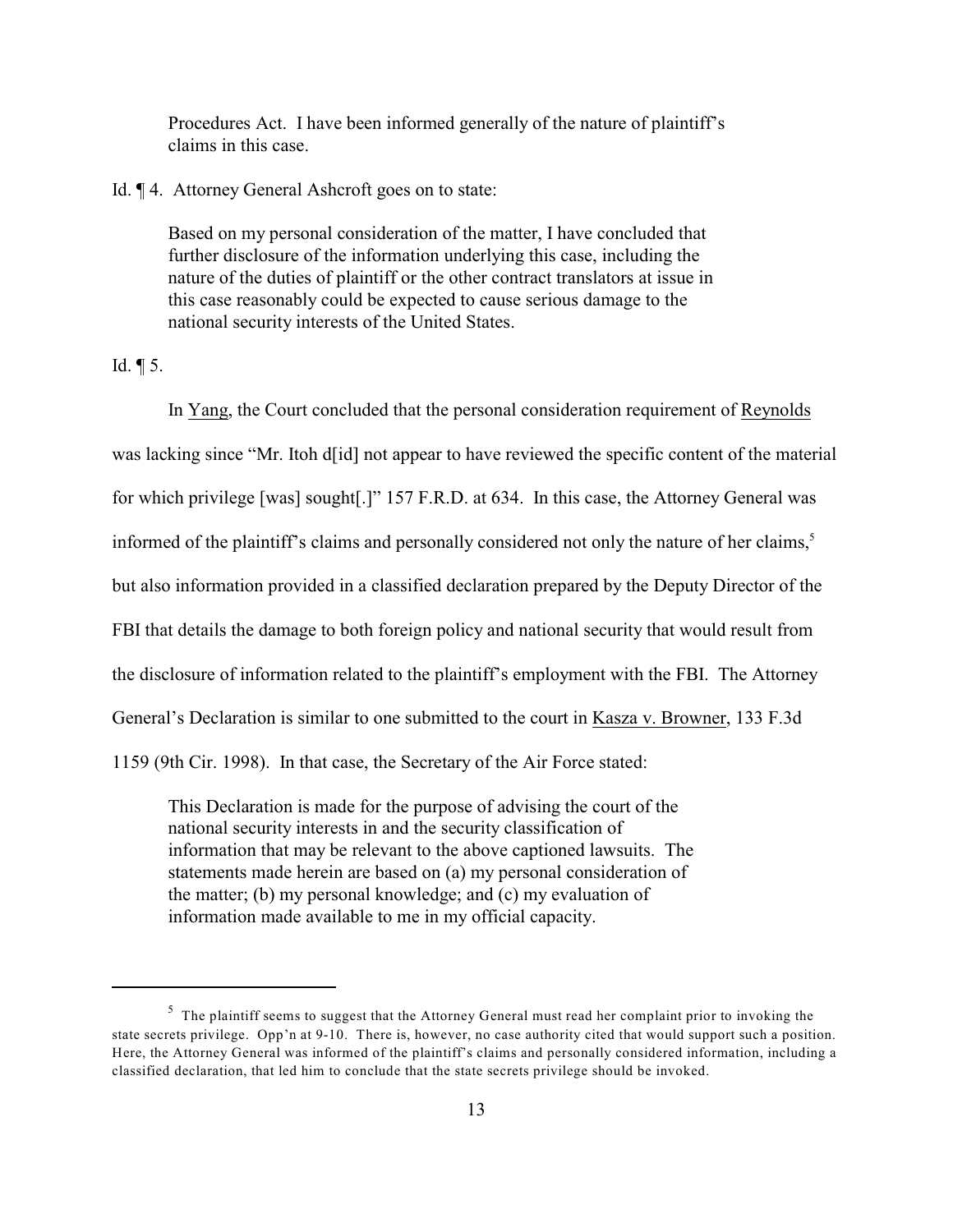Id. at 1168. In finding that there was the actual personal consideration necessary to invoke the state secrets privilege by the Secretary of the Air Force, the Ninth Circuit noted that "explaining through a competent official such as [the Air Force Vice Chief of Staff] how the claim of privilege plays out in practice is consistent with Reynold's insistence that the decision to object be made at the highest level." Id. at 1169 (citing In re United States, 872 F.2d at 474 (classified declaration of assistant director of the FBI's Intelligence Division submitted for in camera review in support of Attorney General's formal invocation of the state secrets privilege); Molerio, 749 at 821 (suggesting that designee could determine that state secret privilege was implicated in discovery); Halkin v. Helms, 598 F.2d 1, 9 (D.C. Cir. 1978) (privilege invoked by Secretary of Defense was supported by in camera testimony of Deputy Director of the National Security Agency)). Here, not only does the Attorney General's Declaration reflect a similar level of personal consideration as the declaration submitted by the Secretary of the Air Force in Kasza, but it too is supported by a classified declaration of a competent subordinate official -- the Deputy Director of the FBI. Thus, the Court finds that the Attorney General has satisfied the "personal consideration" requirement of Reynolds.

## **(2) Specificity Requirement**

Aside from claiming that the Attorney General's Declaration fails to satisfy the personal consideration requirement of Reynolds, the plaintiff also asserts that the Declaration fails to satisfy Reynolds' specificity requirements so as to allow meaningful judicial review. Pl.'s Opp'n at 11-16. This challenge presents a more difficult question as the Attorney General's unclassified Declaration does not specify in any detail the harm that might occur to national security should this information be disclosed. The Attorney General's Declaration simply states: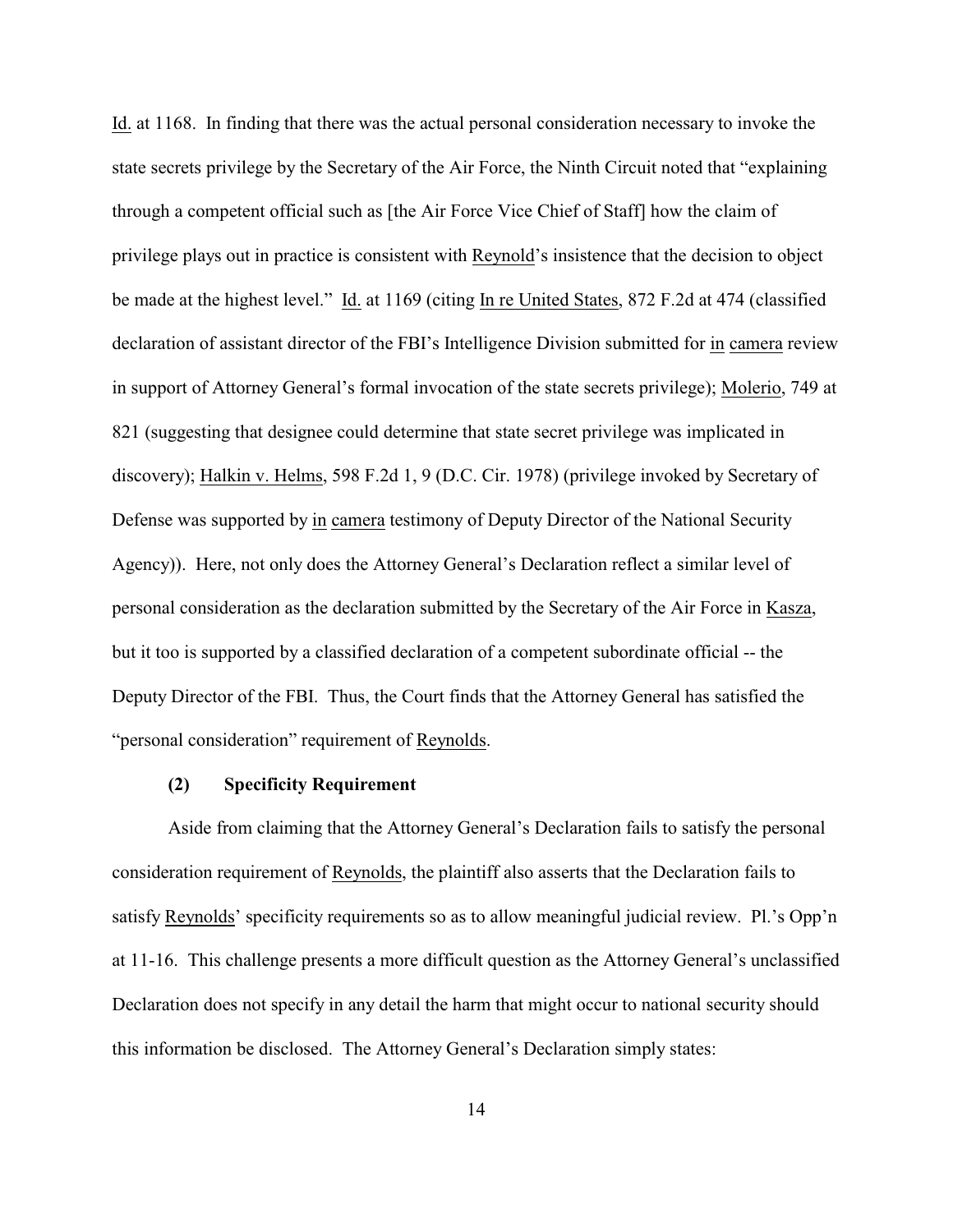Based on my personal consideration of the matter, I have concluded that further disclosure of the information underlying this case, including the nature of the duties of plaintiff or the other contract translators at issue in this case reasonably could be expected to cause serious damage to the national security interests of the United States. Any further elaboration concerning this matter on the public record would reveal information that could cause the very harms my assertion of the state secrets privilege is intended to prevent.

Ashcroft Decl. ¶ 5. In Linder v. Department of Defense, 133 F.3d 17 (D.C. Cir. 1998), the

District of Columbia Circuit stated that judicial review of the invocation of the state secrets

privilege involves either review of

some form of detailed public explanation of 'the kinds of injury to national security [they] seek[] to avoid and the reason those harms would result from revelation of the requested information,' or indicated 'why such an explanation would itself endanger national security.' Or, if necessary, the court would have had to examine the privileged materials in camera to satisfy itself that invocation of the privilege was proper.

Id. at 23 (quoting Ellsberg, 709 F.2d at 63-64). The Linder Court based its assessment on the

Circuit's observations in Ellsberg. Id. There, the District of Columbia Circuit thoroughly

discussed the specificity requirements of the state secrets privilege. The Ellsberg Court stated

that

in situations in which close examination of the government's assertions is warranted, the trial judge should insist (1) that the formal claim of privilege be made on the public record and (2) that the government either (a) publicly explain in detail the kinds of injury to national security it seeks to avoid and the reason those harms would result from revelation of the requested information or (b) indicate why such an explanation would itself endanger national security. We wish to make clear the limitations of our ruling: The government's public statement need be no more (and no less) specific than is practicable under the circumstances.

709 F.2d at 63-64 (footnote omitted). Here, the Attorney General represented that his "classified

declaration, along with the classified Gebhardt Declaration, [were] . . . available . . . for in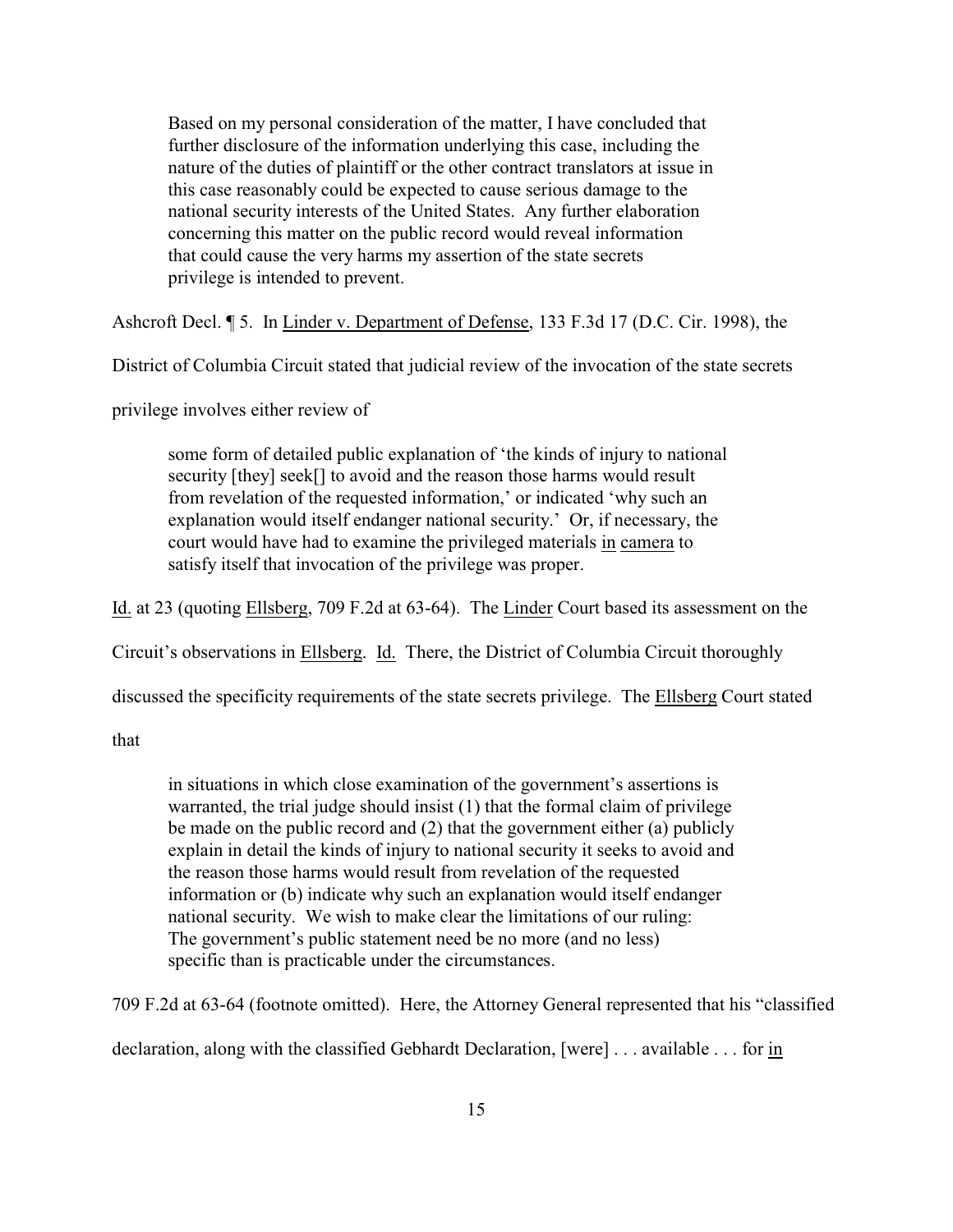camera, ex parte review to provide a more detailed explanation of the information at issue and the harms to national security that would result from its disclosure." Ashcroft Decl. ¶ 5. Thus, this situation called for the Court "to examine the privileged materials in camera to satisfy itself that invocation of the privilege was proper." Linder, 133 F.3d at 23. This Court therefore reviewed several classified declarations, including the declarations of Attorney General Ashcroft and FBI Deputy Director Gebhardt, which specifically detail the "reasonable danger" that revelation of classified information would have on both "intelligence-gathering methods or capabilities, and disruption of diplomatic relations with foreign governments." Ellsberg, 709 F.2d at 57. After undertaking this review, the Court is satisfied that the classified declarations contain a sufficient degree of specificity to establish that the invocation of the state secrets privilege is proper. However, this Court is "unable publicly to explain [its] conclusion in any more detail. It is one of the unfortunate features of this area of the law that open discussion of how the general principles apply to particular facts is impossible." Id. at 59 n.41 (citation omitted).

That privileged information has already been released to the press or provided in briefings to Congress does not alter the Court's conclusion. In Fitzgibbon v. CIA, 911 F.2d 755 (D.C. Cir. 1990), the District of Columbia Circuit stated that "the fact that information resides in the public domain does not eliminate the possibility that further disclosures can cause harm to intelligence sources, methods, and operations." Id. at 766. In the plaintiff's FOIA case, the court addressed the same contention raised by the plaintiff in her efforts to gain the release of documents protected by the government's invocation of the national security exemption from the FOIA's mandatory disclosure rules. Edmonds, 272 F. Supp. 2d at 48-49. Judge Huvelle found that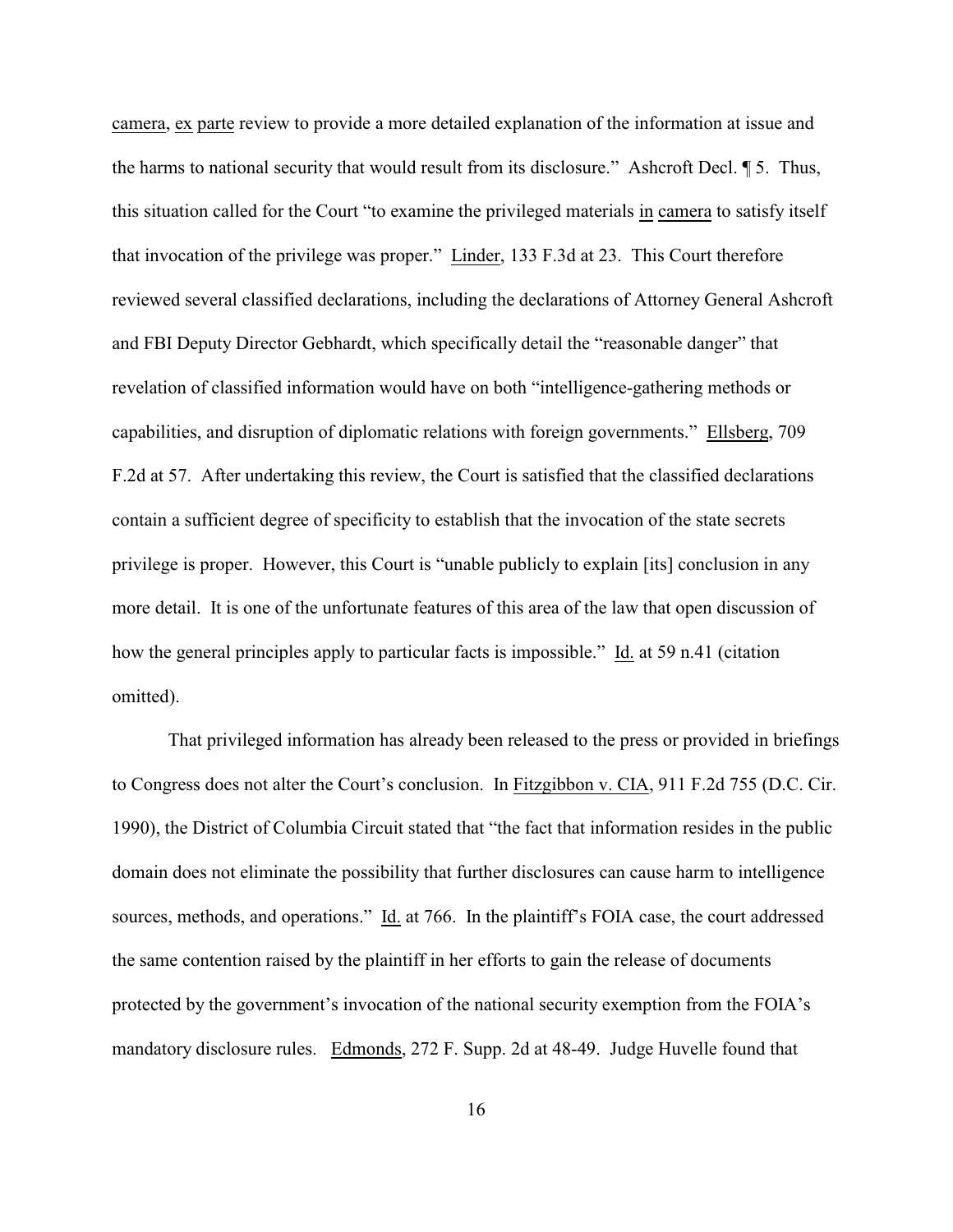a comparison of the information contained in the documents withheld . . . with the quoted statements in the media which have been attributed to the government, the information that is being withheld is not identical to the information in the public domain. Rather, the withheld information is far more detailed and its release could provide a composite picture, or at least additional information, that would be harmful to national security. Moreover, since the statements in the press were made by anonymous sources, even documents containing identical information may properly be withheld because 'release would amount to official confirmation or acknowledgment of their accuracy.'

Id. at 49 (quoting Washington Post v. United States Dep't of Def., 766 F. Supp. 1, 9 (D.D.C.

1991) (Judge Huvelle noted that Washington Post stands for the proposition that "information in the public domain may be withheld where withheld information is more detailed and release of that information poses a threat to national security; even if the information is exactly the same, it may be withheld if revealing the context in which the information is discussed would itself disclose additional information that would be harmful to national security; or if release of the withheld information would amount to official confirmation or acknowledgment of its accuracy")). The court went on to note that "the fact that the FBI provided information to members of Congress regarding plaintiff's whistleblower allegations does not deprive defendant of the right to classify the information . . . , for disclosure of information to a congressional committee does not constitute a waiver." Id. (citing Fitzgibbon, 911 F.2d at 766 ("government transmission of 'an official document to a congressional committee does not mean that the Agency can thereby automatically be forced to release any number of other documents'") (other citations omitted)). This Court sees no reason to come to a different conclusion in this case.

# **(B) If the Government has Properly Invoked the State Secrets Privilege, Should this Case be Dismissed?**

Once the government has properly invoked the state secrets privilege, the inquiry shifts to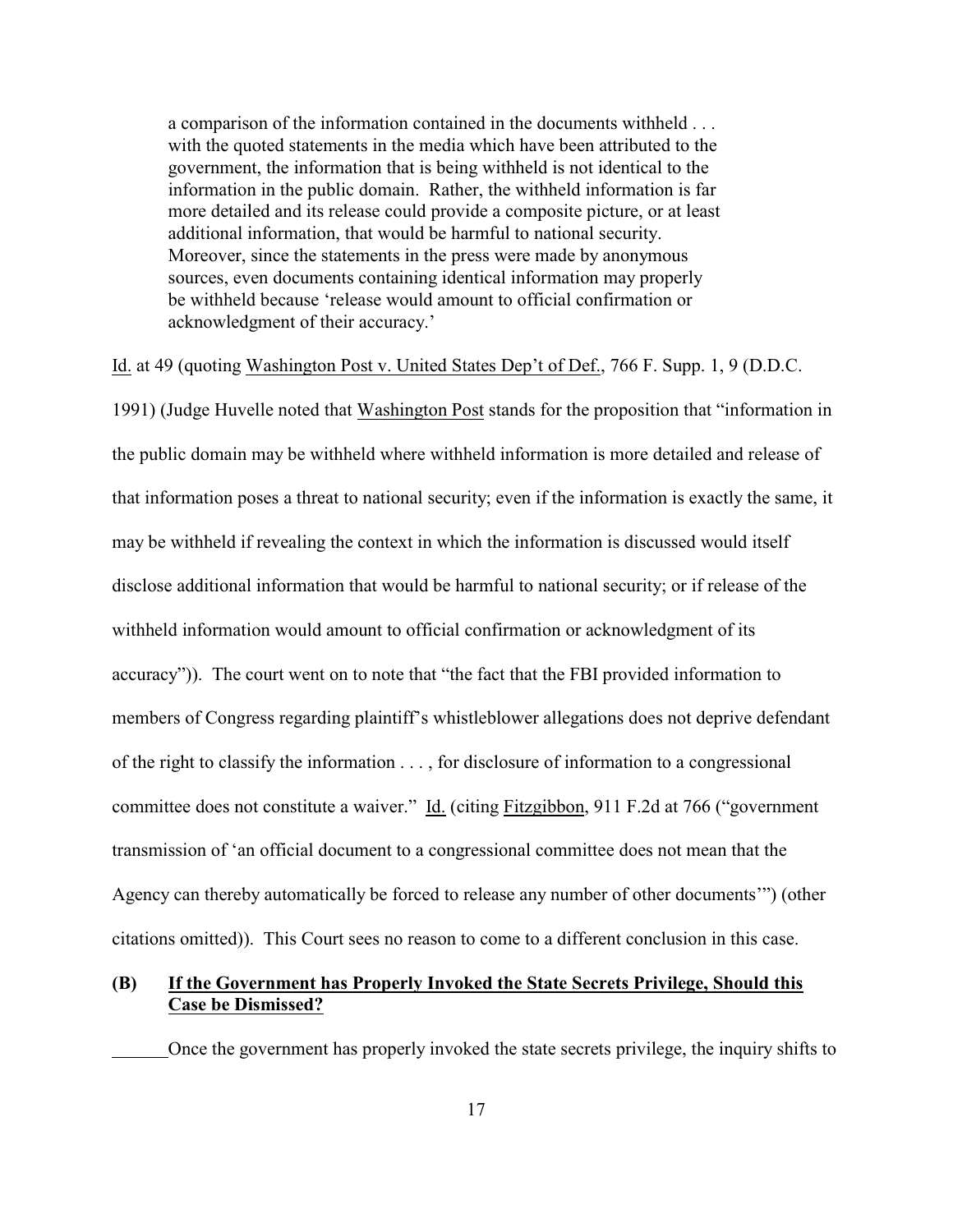the application of the privilege to the case at hand. As this Court stated above, it must "uphold the privilege if the government shows that 'the information poses a reasonable danger to secrets of state.'" In re United States, 872 F.2d at 475 (internal quotation marks and citations omitted) (emphasis added); see Ellsberg, 709 F.2d at 58 ("the government need not demonstrate that injury to the national interest will inevitably result from disclosure; a showing of 'reasonable danger' that harm will ensue is sufficient.") (footnote omitted) (emphasis added). In undertaking this analysis, not only must this Court "accord[] the utmost deference to the executive's expertise in assessing privilege upon grounds of military or diplomatic security," id. (internal quotation marks and citations omitted), but it must be mindful, especially at a time when our nation's security is threatened by acts of terrorism, that

[i]t requires little reflection to understand that the business of foreign intelligence gathering in this age of computer technology is more akin to the construction of a mosaic than it is to the management of a cloak and dagger affair. Thousands of bits and pieces of seemingly innocuous information can be analyzed and fitted into place to reveal with startling clarity how the unseen whole must operate.

Id. (quoting Halkin, 598 F.2d at 8).

It is generally understood that "[t]he application of the state secrets privilege can . . . have

three effects." Doe v. Tenet, 329 F.3d 1135, 1149 (9th Cir. 2003) (quoting Kasza, 133 F.3d at

1166). As the Ninth Circuit explained:

First, by invoking the privilege over particular evidence, the evidence is completely removed from the case. The plaintiff's case then goes forward based on evidence not covered by the privilege. If, after further proceedings, the plaintiff cannot prove the prima facie elements of her claim with nonprivileged evidence, then the court may dismiss her claim as it would with any plaintiff who cannot prove her case.

Alternatively, if the privilege deprives the defendant of information that would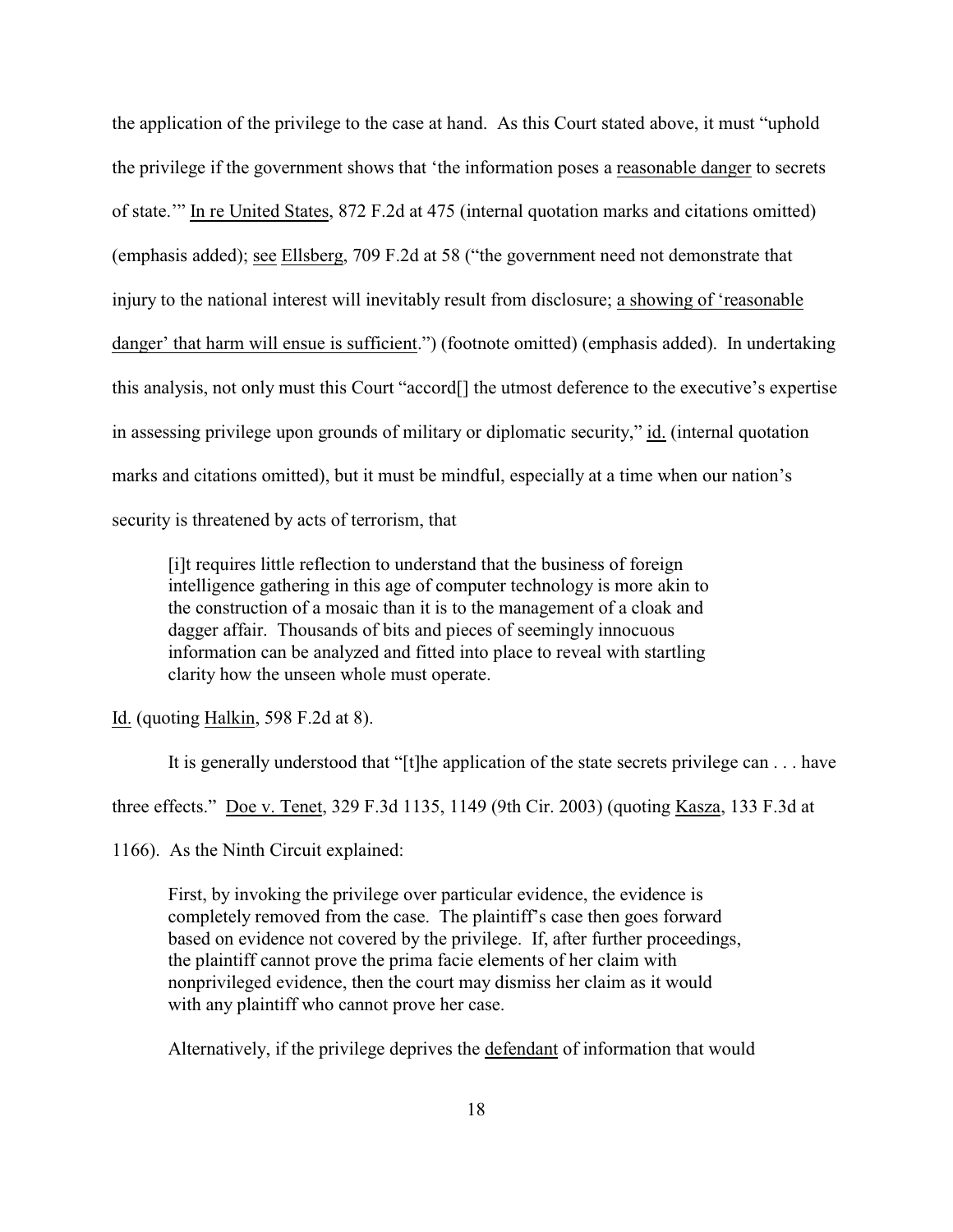otherwise give the defendant a valid defense to the claim, then the court may grant summary judgment to the defendant.

Finally, notwithstanding the plaintiff's ability to produce nonprivileged evidence, if the very subject matter of the action is a state secret, then the court should dismiss the plaintiff's action based solely on the invocation of the state secrets privilege. While dismissal of an action based on the state secrets privilege is harsh, the results are harsh in either direction and the state secrets doctrine finds the greater public good - - ultimately the less harsh remedy - - to be dismissal.

Kasza, 133 F.3d at 1166-67 (internal quotation marks and citations omitted); see Zuckerbraun v. Gen. Dynamics Corp., 935 F.2d 544, 547 (2d Cir. 1991) ("In some cases, the effect of the invocation of the privilege may be so drastic as to require dismissal. Thus, if proper assertion of the privilege precludes access to evidence necessary for the plaintiff to state a prima facie claim, dismissal is appropriate. Similarly, it has been held that if the court determines that the privilege so hampers the defendant in establishing a valid defense that the trier is likely to reach an erroneous conclusion, then dismissal is also proper.") (citations omitted); In re United States, 872 F.2d at 476 ("The effect of a valid claim of privilege on the outcome of a particular case depends on the purpose that the privileged information would have served. If the information is essential to establishing plaintiff's prima facie case, dismissal is appropriate. If, on the other hand, the information related not to the plaintiff's claim, but rather to the defense, summary judgment against the plaintiff is proper if the district court decides that the privileged information, if available to the defendant, would establish a valid defense to the claim.") (citations omitted).

In undertaking its role to "critically . . . examine instances of [the] invocation" of the state secrets privilege in this case, the Court is mindful that "the privilege may not be used to shield any material not strictly necessary to prevent injury to national security; and, whenever possible,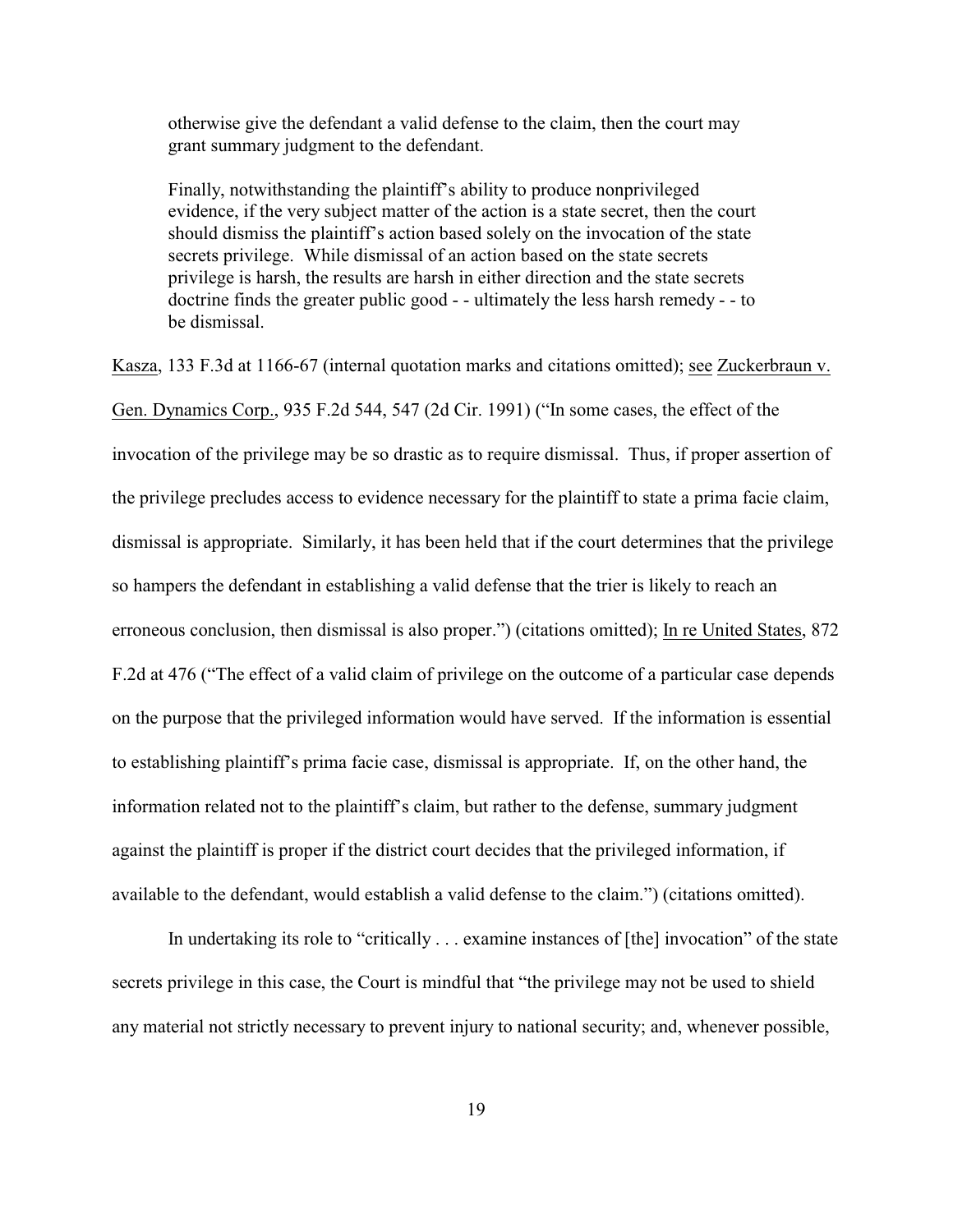sensitive information must be disentangled from nonsensitive information to allow for the release of the latter." Ellsberg, 709 F.2d at 57 (footnote omitted). For this reason, following the Court's initial review of the classified declarations submitted by the government, the Court issued an Order on June 3, 2004, requiring the government to specifically detail why it is not possible to disentangle sensitive information from nonsensitive information to permit the plaintiff's claims to go forward and for the government to defend against these claims. June 3, 2004 Order. The government subsequently submitted an additional classified declaration specifically addressing in great detail why each of the plaintiff's claims is unable to go forward without the release of privileged information. Upon conducting a thorough review of the several classified declarations, the Court finds that the plaintiff is not only unable to prove the prima facie elements of each of her claims without the disclosure of privileged information, but that the defendants are unable to assert valid defenses to her claims without such disclosures.

### **(1) Plaintiff's First Amendment Claim**

The plaintiff's complaint states that she "engaged in activity protected by the First Amendment to the U.S. Constitution by reporting serious problems within the FBI translator program which has a direct and significant bearing on matters of widespread public concern." Compl. ¶ 51. The plaintiff asserts that she was terminated from the FBI for engaging in this protected activity. Id. ¶ 52.

While the speech of public employees "enjoys considerable First Amendment protection[,]" to assert a viable First Amendment claim, the plaintiff would have to satisfy a fourprong test. O'Donnell v. Barry, 148 F.3d 1126, 1133 (D.C. Cir. 1998) (citations omitted). The four-part test, as articulated by the District of Columbia Circuit, is as follows: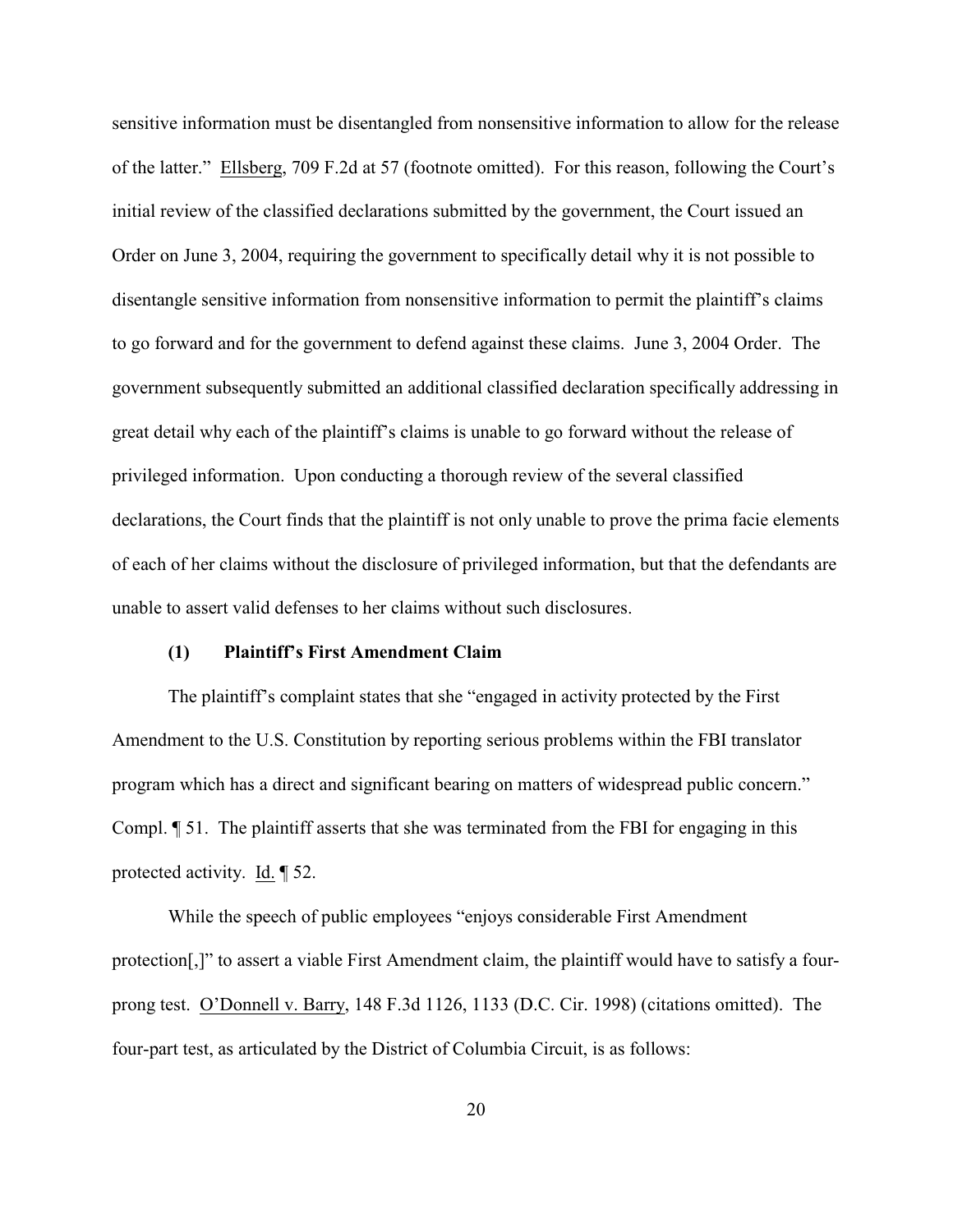First, the public employee must have been speaking on a matter of public concern. If the speech is not of public concern, it is unnecessary to scrutinize the basis for the adverse action absent the most unusual circumstances. Second, the court must consider whether the governmental interest in promoting the efficiency of the pubic services it performs through its employees without disruption, outweighs the employee's interest, as a citizen, in commenting upon matters of public concern, and the interest of potential audiences in hearing what the employee has to say[.] Third, the employee mush show that her speech was a substantial or motivating factor in prompting the retaliatory or punitive act of which she complains. And finally, the employer should have an opportunity to show by a preponderance of the evidence that it would have reached the same decision even in the absence of the protected conduct.

Id. (internal quotation marks and citations omitted). The government asserts, and this Court must agree, that any effort by the plaintiff to establish these elements or by the defendants to rebut them would risk disclosure of privileged information. Def.'s Mem. at 10. This is because not only is the nature of the plaintiff's employment the subject of the state secrets privilege, but so are the events surrounding her termination. Thus, the plaintiff could not establish, nor could the defendants rebut, whether the plaintiff's speech during the course of her employment was on a matter of public concern, whether a balancing could be undertaken of the government's interest versus the plaintiff's interest in disclosure of this information, whether the plaintiff's speech was the motivating fact for her termination, or whether there were other reasons for her termination, without revealing privileged information. Accordingly, this Court must find that the plaintiff's First Amendment claim cannot be pursued.

## **(2) Plaintiff's Fifth Amendment Claim**

The plaintiff also asserts that the "[d]efendants have violated [p]laintiff's right to procedural due process and her due process liberty interest pursuant to the Fifth Amendment to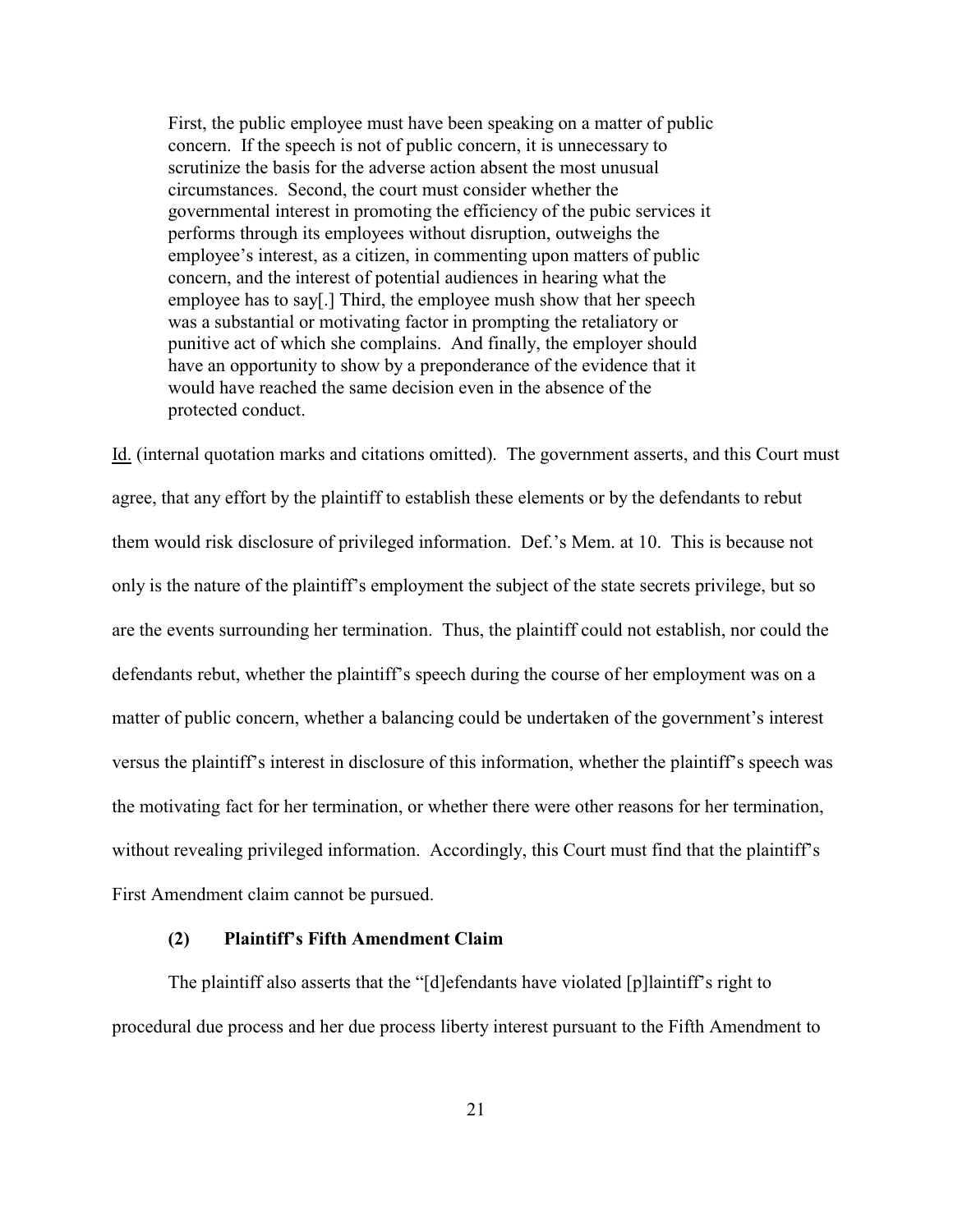the U.S. Constitution as a result of [d]efendants' termination of [p]laintiff's employment and [d]efendants' interference with [p]laintiff's opportunity to obtain future employment in her chosen career." Compl. ¶ 63. The plaintiff alleges that the defendants accomplished this by "intentionally and willfully releas[ing] derogatory and confidential information about [p]laintiff and ma[king] defamatory statements about [p]laintiff in addition to discharging her from her duties in violation of [her] right to due process." Id. ¶ 64.

It is well understood that a non-tenured government employee<sup>6</sup> does not have a property interest in her job. Lyons v. Barrett, 851 F.2d 406, 410 (D.C. Cir. 1988). However, "[t]he Supreme Court has long recognized that a liberty interest may be implicated when an attack is made upon an individual's 'good name, reputation, honor, or integrity . . . .'" Id. (quoting Wisconsin v. Constantineau, 400 U.S. 433, 437 (1971)). When such a claim is made, "the appropriate remedy is a hearing in which the dismissed employee is given an opportunity to refute the charges and clear [her] name." Id. (citing Doe v. United States Dep't of Justice, 753 F.2d 1092, 1112 (D.C. Cir. 1985)). However, in this case it is impossible for the parties to participate in a trial in order to give the plaintiff an opportunity to refute the allegations made about her because the nature of the charges allegedly made by the anonymous government official to the press is comprised of privileged information. And, for the same reasons the plaintiff's First Amendment claim cannot be pursued, this claim cannot proceed since the defendant will be unable to adequately rebut the plaintiff's assertions without revealing privileged information. As the government observed in its motion to dismiss, the "litigation over

 $6$  A non-tenured government employee is an individual that has a "legitimate claim of entitlement to continued employment absent sufficient cause." Lyons v. Barrett, 851 F.2d 406, 410 (D.C. Cir. 1988) (internal quotation marks and citations omitted) (quoting Perry v. Sindermann, 408 U.S. 593, 602-03 (1972)).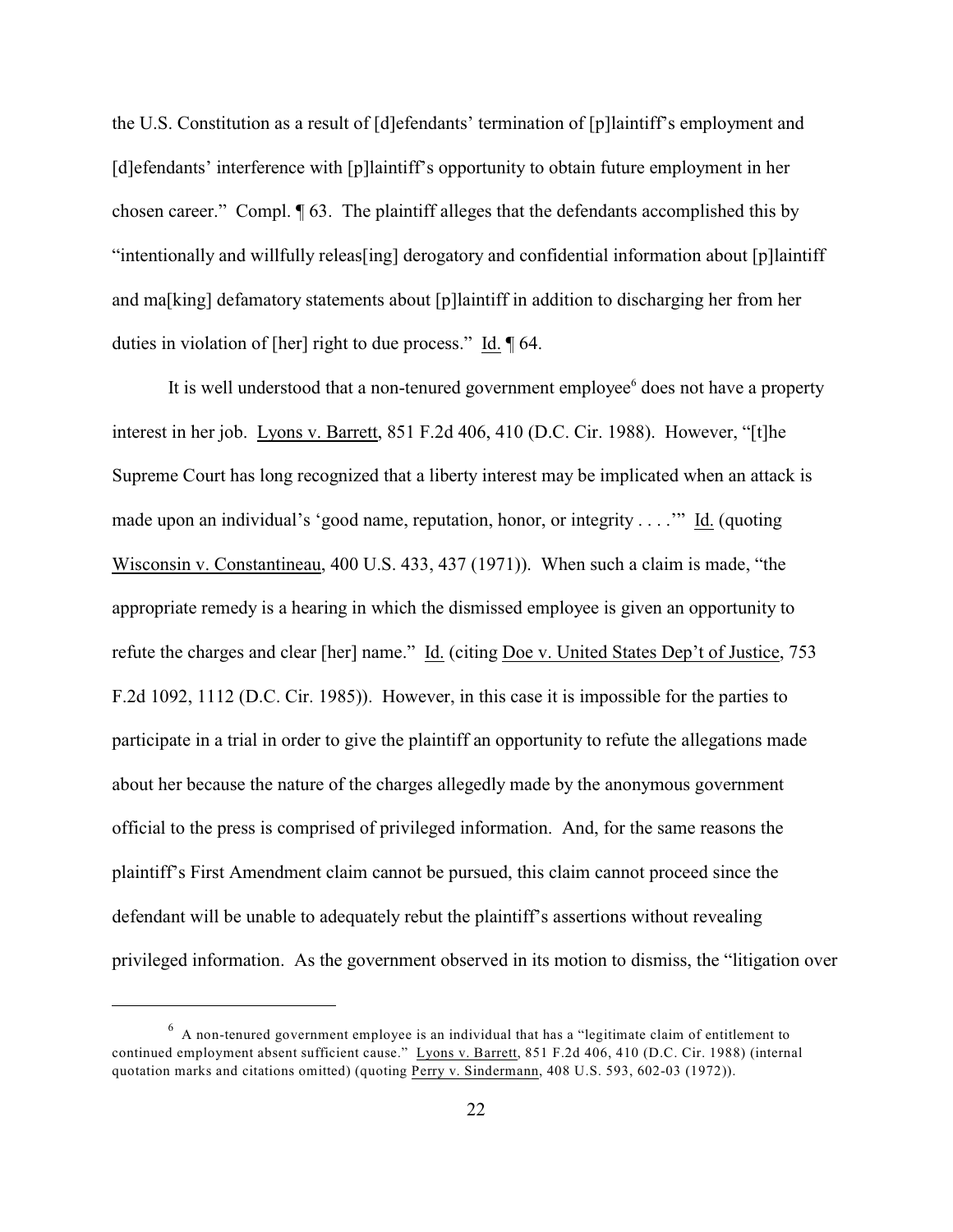the truth of [purported defamatory] statements [made by the FBI] would again necessarily implicate the classified nature of plaintiff's duties with the FBI and the substance of what happened in the underlying dispute." Def.'s Mem. at 13. Accordingly, this Court must also find that the plaintiff's Fifth Amendment claim cannot go forward.

#### **(3) Plaintiff's Privacy Act Claims**

Finally, with respect to the plaintiff's Privacy Act claims, the Court also finds that the plaintiff is unable to establish these claims, nor will the defendants be able to rebut her allegations without the disclosure of privileged information. The heart of the plaintiff's Privacy Act claims is that "[d]efendants DOJ and FBI, through their officers, employees, agents, and representatives, commenced intentionally and/or willfully disclosing and releasing to unauthorized persons the contents of records maintained by [d]efendants in one or more systems of records pertaining to [p]laintiff['s]" employment, termination and security review. Compl. ¶ 37. The government asserts that the "plaintiff's Privacy Act claims would implicate the central issues that consume the whole of this litigation – the duties of plaintiff and her co-workers, the plaintiff's underlying allegations, and the facts, documents, and evidence in connection therewith." Def.'s Mem. at 15. In order to litigate plaintiff's Privacy Act claims, the government points out that "it would be necessary to probe the content of what may be contained in a system of records and who had access to it, and for an accuracy claim, the substantive content of information in a system of records would be directly at issue." Id. Aside from the disclosure of these privileged documents that comprise the system of records, because the plaintiff is unaware of who released this information, deposition testimony would have to be taken. However, as the nature of the plaintiff's employment is privileged information, "identifying the individuals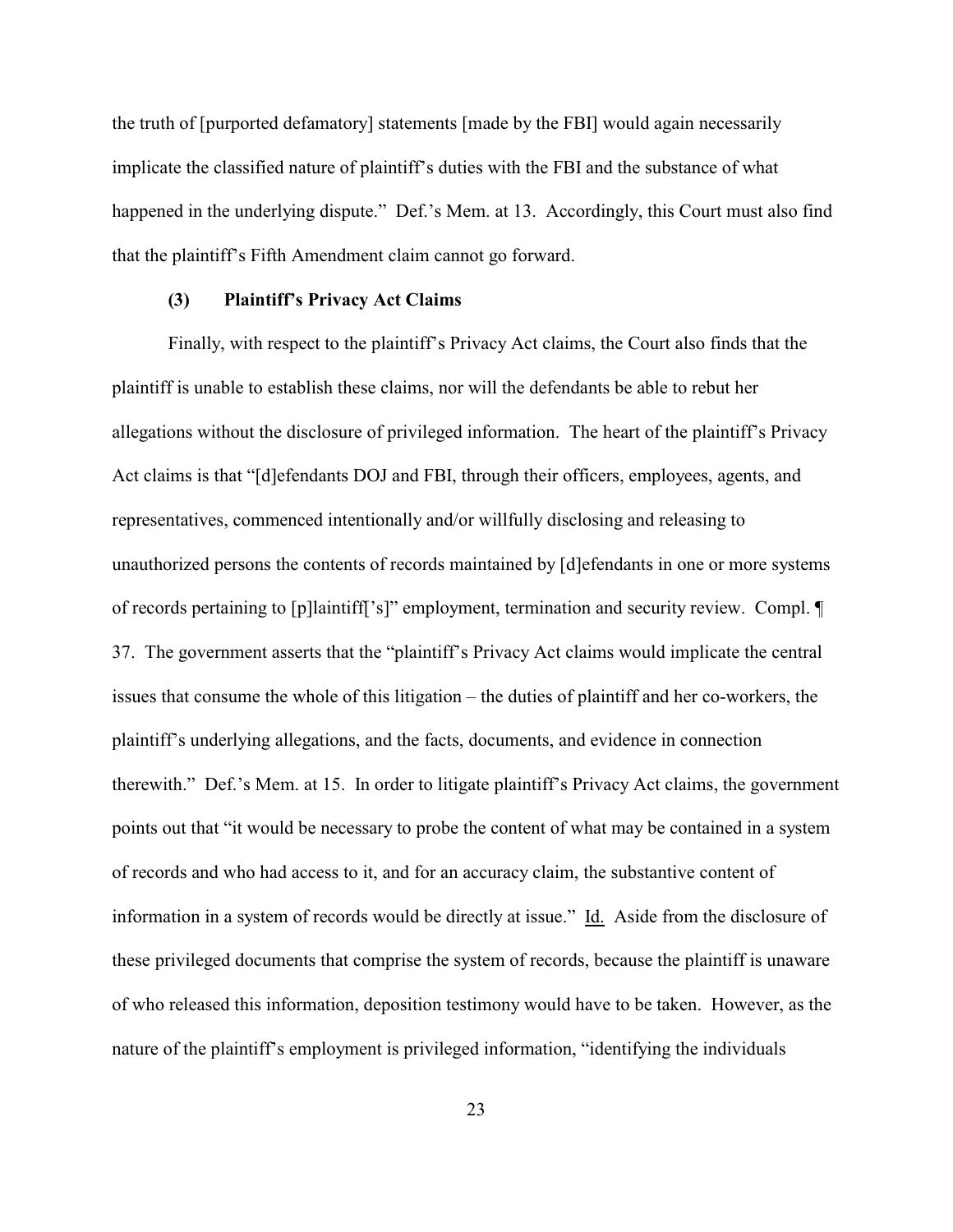involved, where they work, what they do, their personal background, and their expertise" is not possible. Id. Furthermore, because the circumstances surrounding the underlying allegations are privileged, even if the plaintiff could depose the individuals who could provide information about the events, such inquiries are also impossible. And, in an action for damages under the Privacy Act, the plaintiff would have to show that the violation was so "'patently egregious and unlawful' that anyone undertaking the conduct should have known it 'unlawful.'" Lanningham v. United States Navy, 813 F.2d 1236, 1242 (D.C. Cir. 1987) (citations omitted). Without access to the information covered by the privilege or the ability to depose witnesses who may have knowledge of the events, the Court is unable to fathom how the plaintiff could prove that the defendants acted in a "patently egregious and unlawful" manner. Accordingly, because the Court finds that documents related to the plaintiff's employment, termination and security review that comprise the system of records are privileged, and because the plaintiff would be unable to depose witnesses whose identities are privileged or to otherwise identify through discovery the individual or individuals who purportedly released the privileged information, the plaintiff is also unable to proceed with her Privacy Act claims.

### **III. Conclusion**

The District of Columbia Circuit has stated that "[d]ismissal of a suit, and the consequent denial of a forum without giving the plaintiff her day in court . . . is indeed draconian. '[D]enial of the forum provided under the Constitution for the resolution of disputes, U.S. Const. art. III, § 2, is a drastic remedy that has rarely been invoked.'" In re United States, 872 F.2d at 477 (quoting Fitzgerald v. Penthouse Int'l, Ltd., 776 F.2d 1236, 1242 (4th Cir. 1985)). Mindful of the need for virtual unfettered access to the judicial process in a governmental system integrally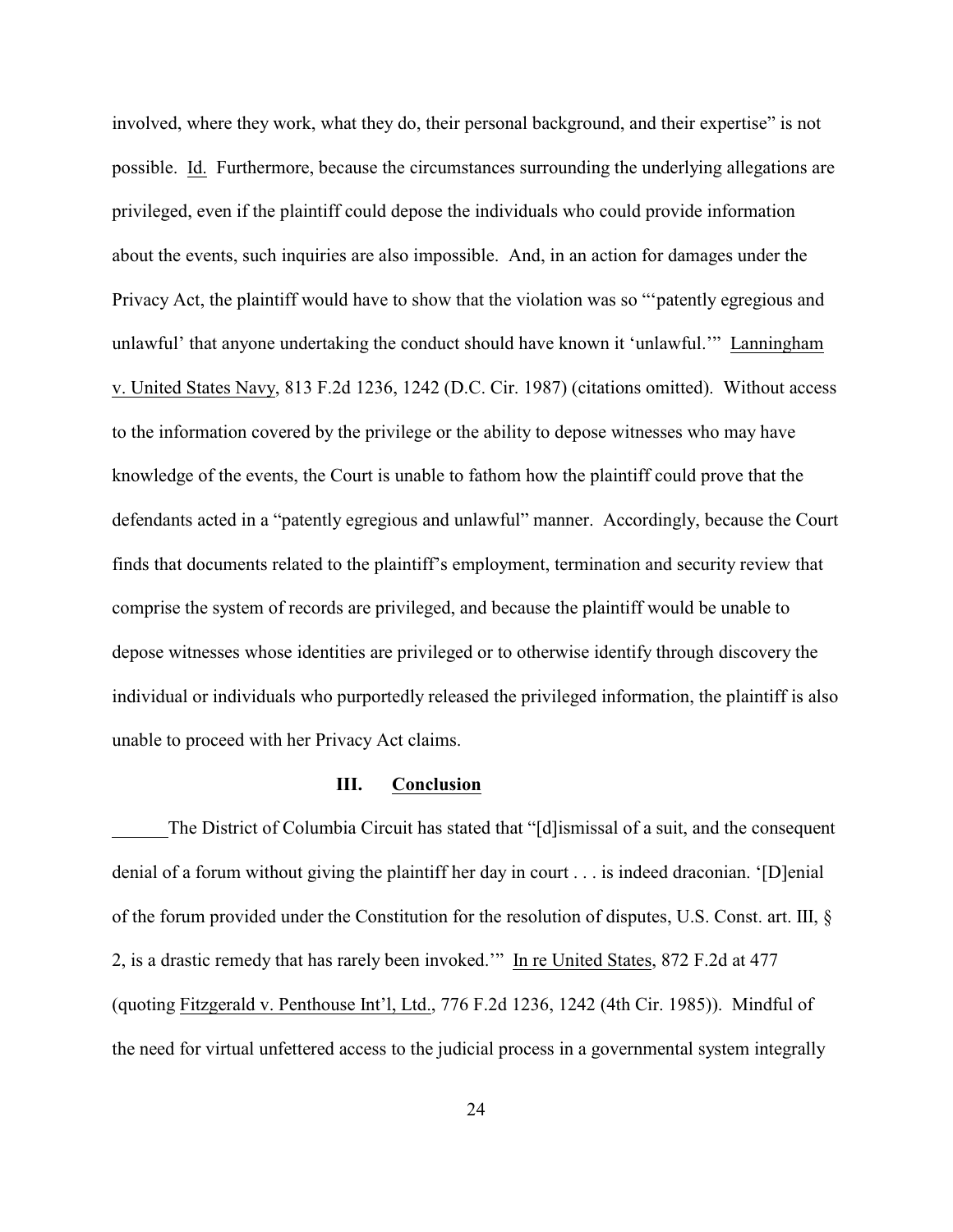linked to the rule of law, the Court nonetheless concludes that the government has properly invoked the state secrets privilege, as the Attorney General, after actual personal consideration, made a formal claim of the privilege in both an unclassified declaration and a classified declaration that contains the requisite specificity needed to properly invoke the privilege. The Court's review of the classified declarations submitted by the government adequately demonstrates that the information that would have to be revealed for this case to be litigated poses a "reasonable danger to secrets of state." Id. at 475 (citation omitted). And, after an ex parte, in camera review of the additional information provided to the Court pursuant to its June 3, 2004 Order, the Court is satisfied that it is not possible for "sensitive information [to] be disentangled from nonsensitive information to allow for the release of the latter." Ellsberg, 709 F.2d at 57 (footnote omitted). Accordingly, because the Court finds that the plaintiff is unable to establish her First Amendment, Fifth Amendment and Privacy Act claims without the disclosure of privileged information, nor would the defendants be able to defend against these claims without the same disclosures, the plaintiff's case must be dismissed, $\alpha$  albeit with great consternation, in the interests of national security.8

 $\frac{7}{1}$  In concluding that the state secrets privilege is applicable to this case, the Court finds that dismissal of this suit is the necessary result. While the Court had contemplated alternative remedies short of dismissal, for example staying the case to await the possibility that one day the privileged information will no longer constitute a state secret, it must conclude that there are no viable alternatives. This is due not only to the nature of the information, but also because the imminent threat of terrorism will not be eliminated anytime in the foreseeable future, but is an endeavor that will consume our nation's attention indefinitely. Moreover, with the case in this posture, the plaintiff will be able to immediately seek appellate review, rather than having these proceedings stayed, which would delay indefinitely the plaintiff's ability to seek appellate relief.

 $8$  An Order consistent with the Court's ruling accompanies this Memorandum Opinion.